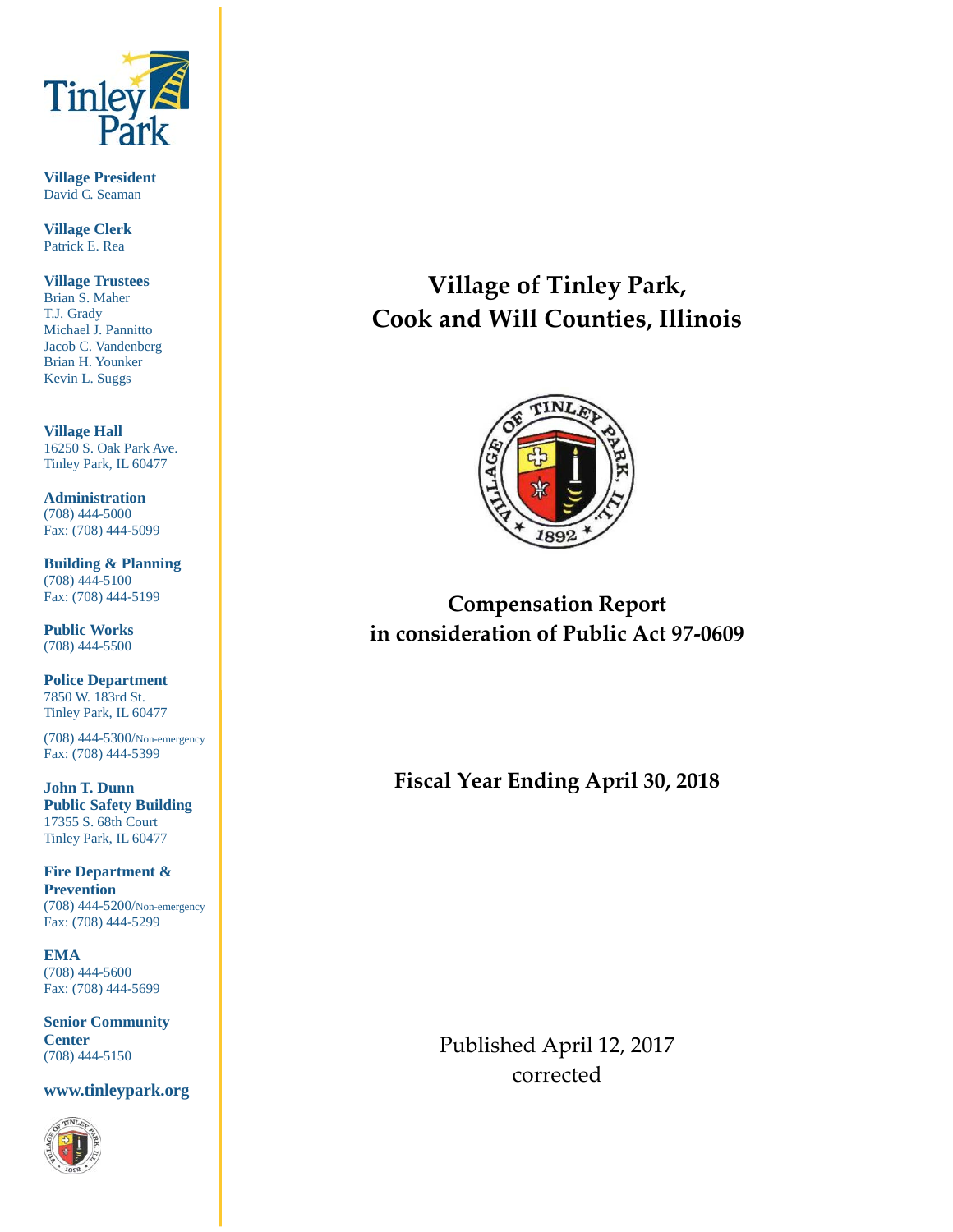

**Village President** David G. Seaman

**Village Clerk** Patrick E. Rea

**Village Trustees** Brian S. Maher T.J. Grady Michael J. Pannitto Jacob C. Vandenberg Brian H. Younker Kevin L. Suggs

**Village Hall** 16250 S. Oak Park Ave. Tinley Park, IL 60477

**Administration** (708) 444-5000 Fax: (708) 444-5099

**Building & Planning** (708) 444-5100 Fax: (708) 444-5199

**Public Works** (708) 444-5500

**Police Department** 7850 W. 183rd St. Tinley Park, IL 60477

(708) 444-5300/Non-emergency Fax: (708) 444-5399

**John T. Dunn Public Safety Building** 17355 S. 68th Court Tinley Park, IL 60477

**Fire Department & Prevention** (708) 444-5200/Non-emergency Fax: (708) 444-5299

**EMA** (708) 444-5600 Fax: (708) 444-5699

**Senior Community Center** (708) 444-5150

**www.tinleypark.org**



# **EMPLOYEE COMPENSATION**

In August 2011 Public Act 97-0609 became law. This Act amended the Illinois Open Meetings Act and the Illinois Pension Code and requires additional disclosures to be provided by Illinois public bodies.

The Act provides that any Illinois Municipal Retirement Fund (IMRF) employer that approves an IMRF eligible employee's total compensation package equal to or in excess of \$150,000 per year must post the total compensation package at least 6 days before the approval of said compensation package or a budget. The Act requires that all IMRF employers must post information for each IMRF eligible employee having a total compensation package that exceeds \$75,000 per year within 6 days of approval of a budget.

For purposes of the Act, "Total Compensation Package" means payments by the employer to the employee for salary, health insurance, a housing allowance, a vehicle allowance, a clothing allowance, bonuses, loans, vacation days granted, and sick days granted. This definition of "Total Compensation Package" under the Act includes only items that are paid directly to the employee, and not expenses incurred by the employer for the benefit of the employee. Accordingly, expenses such as health insurance premiums, and retirement system contributions (which would also include the employer share of contributions for Social Security and Medicare) paid by the Village to companies or individuals other than the employees would not be included in the computation of the Total Compensation Package. An employee's vacation time is provided in accordance with Section 6.6 of the Village of Tinley Park Personnel Manual and is included within the salary for the position and is not an additional compensation benefit. The Village does not provide employees sick days.

As noted earlier, under the provisions of the Act, the Village is only required to provide disclosure for employees participating in the IMRF pension system with Total Compensation greater than \$75,000. The Village is providing the attached list of employee positions with the estimated Total Compensation Package inclusive of such other costs incurred and paid by the Village that benefit the employee which exceeds the requirements of the Act. We have also attempted to include all employee positions, including those covered by other pension or retirement systems other than IMRF, again in excess of the requirements of the Act. The report also includes parttime positions where the expected paid hours can reasonably be estimated or projected. For part-time positions where the hours cannot be projected, a schedule of the Total Compensation Package on an hourly wage basis is provided. The reporting of these part-time positions also exceeds the Act requirements. The information within this report is on a projected basis for the fiscal year beginning May 1, 2017 and ending April 30, 2018.

Brad L. Bettenhausen Village Treasurer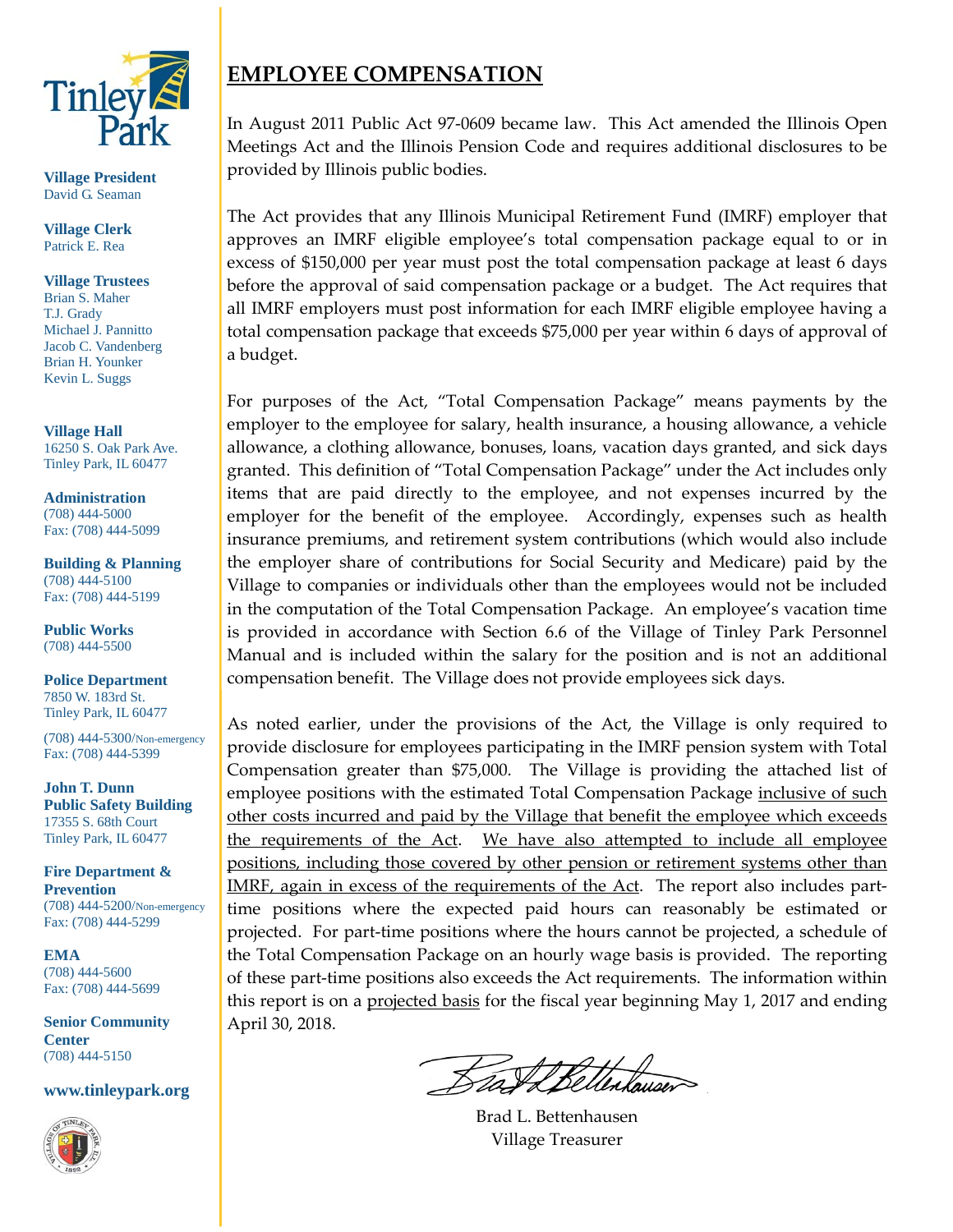| Name                                    | Position                                 | <b>Salary</b>                    | Other | Retire/              | Health           | Other           | <b>Total</b>       | Provided       |
|-----------------------------------------|------------------------------------------|----------------------------------|-------|----------------------|------------------|-----------------|--------------------|----------------|
|                                         |                                          |                                  | Comp  | Pension              | Insurance        | <b>Benefits</b> | Compensation       | Vehicle        |
| NIEMEYER, DAVID                         | <b>VILLAGE MANAGER</b>                   | 182,774 4,200                    |       | 39,078               | 9,785            | 175             | 236,011            | x              |
| NEUBAUER, STEVEN                        | POLICE CHIEF                             | 152,770 1,750                    |       | 59,660               | 20,088           | 175             | 234,443            | x              |
| <b>FARICELLI, CHARLES</b>               | DEPUTY POLICE CHIEF                      | 131,636 10,499                   |       | 54,878               | 29,825           | 161             | 226,999            | x              |
| WORKOWSKI, KEVIN                        | DIRECTOR-PUBLIC WORKS                    | 141,838 6,180                    |       | 30,936               | 29,825           | 175             | 208,954            | x              |
| MASON, LORELEI                          | DEPUTY POLICE CHIEF                      | 131,636 9,059                    |       | 54,322               | 9,785            | 161             | 204,963            | x              |
| <b>BUTLER, CHRISTOPHER</b>              | SERGEANT                                 | 108,992 12,367                   |       | 46,857               | 30,169           | 148             | 198,532            | x              |
| DEVINE, WILLIAM                         | SERGEANT                                 | 108,992 12,367                   |       | 46,857               | 30,169           | 148             | 198,532            | x              |
| PERSHA, DARREN                          | SERGEANT                                 | 108,992 12,367                   |       | 46,857               | 30,169           | 148             | 198,532            | x              |
| ST. JOHN, PATRICK                       | SERGEANT                                 | 108,992 12,247                   |       | 46,810               | 30,169           | 148             | 198,366            | x              |
| HORAN, PATRICK                          | HUMAN RESOURCE DIRECTOR                  | 113,428 7,139                    |       | 46,551               | 29,825           | 161             | 197,103            |                |
| DIORIO, BOB                             | SERGEANT                                 | 108,992 10,927                   |       | 46,301               | 30,169           | 705             | 197,093            | x              |
| SULLIVAN, KEITH                         | SERGEANT<br>SERGEANT                     | 108,992 10,927<br>108,992 12,367 |       | 46,301<br>46,857     | 30,169           | 148<br>148      | 196,536            | x              |
| RINGHOFER, WILLIAM<br>CAMPBELL, ANTHONY | SERGEANT - INVESTIGATIONS                | 108,992 14,213                   |       | 47,570               | 23,498<br>20,294 | 205             | 191,861<br>191,274 | x<br>x         |
| BETTENHAUSEN, BRAD                      | TREASURER/FINANCE DIRECTOR               | 143,937 2,340                    |       | 30,572               | 9,785            | 175             | 186,808            |                |
| TILTON, STEVEN                          | ASST. VILLAGE MANAGER ADMIN              | 125,977 3,360                    |       | 27,031               | 29,825           | 232             | 186,425            | x              |
| UNFILLED,                               | COMMUNITY DEVELOPMENT DIRECTOR           | 126,829                          | 0     | 26,507               | 29,825           | 175             | 183,336            |                |
| O'HERN, MICHAEL                         | SERGEANT                                 |                                  |       | 95,971 11,002 41,303 | 30,169           | 148             | 178,593            | x              |
| VIOLETTO JR, RAYMOND                    | PATROL OFFICER - INVESTIGATOR            | 90,834 15,960                    |       | 41,233               | 30,169           | 134             | 178,329            | x              |
| TENCZA, STANLEY                         | PATROL OFFICER - INVESTIGATOR            | 90,834 12,594                    |       | 39,933               | 30,169           | 134             | 173,664            | x              |
| REEDER JR, FOREST                       | <b>FIRE CHIEF</b>                        | 131,780 3,500                    |       | 28,274               | 9,785            | 175             | 173,513            | x              |
| DAJANI, OSAMAH                          | PATROL OFFICER - INVESTIGATOR            | 90,834 11,874                    |       | 39,655               | 30,169           | 191             | 172,723            | x              |
| ZYLKA, MATTHEW                          | PATROL OFFICER - INVESTIGATOR            | 90,834 11,874                    |       | 39,655               | 30,169           | 134             | 172,666            | x              |
| HEIM, SCOTT                             | PATROL OFFICER                           | 90,834 11,468                    |       | 39,499               | 30,169           | 134             | 172,103            | x              |
| DAVISSON, ROGER                         | PATROL OFFICER - TAC UNIT                | 90,834 10,846                    |       | 39,259               | 30,169           | 191             | 171,299            | x              |
| ROCKAITIS, RANDALL                      | PATROL OFFICER                           | 90,834 10,812                    |       | 39,245               | 30,169           | 134             | 171,194            | x              |
| <b>BISHOP, BRYAN</b>                    | PATROL OFFICER                           | 90,834 10,748                    |       | 39,221               | 30,169           | 134             | 171,105            | $\pmb{\times}$ |
| RIORDAN, DANIEL                         | DEPUTY FIRE CHIEF                        | 113,551 3,000                    |       | 24,359               | 29,825           | 175             | 170,909            | x              |
| CARR, PATRICK                           | <b>EMERGENCY MGT &amp; COMM.DIRECTOR</b> | 122,217 3,000                    |       | 26,170               | 19,277           | 161             | 170,826            | x              |
| ROBERTS, STEVEN                         | PATROL OFFICER                           | 90,834 10,268                    |       | 39,035               | 30,169           | 134             | 170,440            | x              |
| CAPPOS, THOMAS                          | PATROL OFFICER                           | 90,834 10,028                    |       | 38,943               | 30,169           | 134             | 170,107            | x              |
| WOOD, BRIAN                             | PATROL OFFICER                           | 90,834 10,028                    |       | 38,943               | 30,169           | 134             | 170,107            | x              |
| DUBISH, PERRY                           | PATROL OFFICER                           | 90,834                           | 9,803 | 38,856               | 30,169           | 191             | 169,852            | x              |
| SANCHEZ, LAURA                          | PATROL OFFICER                           | 90,834                           | 9,308 | 38,665               | 30,169           | 691             | 169,666            | x              |
| SCHMIDT, DAVID                          | PATROL OFFICER                           | 90,834                           | 9,308 | 38,665               | 30,169           | 191             | 169,166            | x              |
| DWYER, DOUGLAS                          | PATROL OFFICER                           | 90,834                           | 9,308 | 38,665               | 30,169           | 191             | 169,166            | x              |
| MITTELMAN, JONATHAN                     | PATROL OFFICER                           | 90,834                           | 9,308 | 38,665               | 30,169           | 134             | 169,109            | x              |
| JENNINGS, PETERSON                      | PATROL OFFICER                           | 90,834                           | 9,308 | 38,665               | 30,169           | 134             | 169,109            | x              |
| DORIAN, DAVID                           | PATROL OFFICER                           | 90,834                           | 8,828 | 38,479               | 30,169           | 134             | 168,444            | x              |
| VEGA JR, JOSE                           | PATROL OFFICER                           | 90,834                           | 8,108 | 38,201               | 30,169           | 134             | 167,446            | х              |
| RAINS, SCOTT                            | PATROL OFFICER - CANINE                  | 90,834 14,485                    |       | 40,663               | 20,294           | 134             | 166,410            | x              |
| URBANSKI, JOHN                          | <b>ASST DIR PUBLIC WORKS</b>             | 122,217 2,520                    |       | 26,070               | 15,091           | 175             | 166,072            |                |
| MONTALBANO, BURTON                      | PATROL OFFICER                           |                                  |       | 90,834 11,468 39,499 | 23,498           | 134             | 165,432            | x              |
| BOLING, JOHN                            | PATROL OFFICER - INVESTIGATOR            |                                  |       | 90,834 13,314 40,211 | 20,294           | 134             | 164,788            | x              |
| HILL, KENNETH                           | PATROL OFFICER                           | 90,834 10,998                    |       | 39,317               | 23,498           | 134             | 164,781            | х              |
| MULQUEENY, KELLY                        | STREET SUPERINTENDENT                    | 116,856 1,980                    |       | 24,837               | 20,088           | 705             | 164,466            | x              |
| ADAMSKI, RICHARD                        | PATROL OFFICER                           | 90,834 10,748                    |       | 39,221               | 23,344           | 134             | 164,281            | х              |
| SCHMECKPEPER, GREGORY                   | PATROL OFFICER                           | 90,834 10,388                    |       | 39,082               | 23,498           | 134             | 163,935            | x              |
| HORBACZEWSKI, KEVIN                     | PATROL OFFICER                           | 90,834 10,028                    |       | 38,943               | 23,498           | 134             | 163,436            | х              |
| GRABS, WILLIAM                          | PATROL OFFICER - SCHOOL RESOUR           | 90,834 9,954                     |       | 38,914               | 23,498           | 134             | 163,334            | х              |
| JARDINE, JEFFREY                        | PATROL OFFICER                           | 90,834 11,488                    |       | 39,506               | 19,475           | 691             | 161,994            | x              |
| TRINIDAD, HEATHER                       | PATROL OFFICER - INVESTIGATOR            | 90,834 11,874                    |       | 39,655               | 19,475           | 134             | 161,973            | x              |
| POULOS, TIMOTHY                         | PATROL OFFICER - INVESTIGATOR            | 90,834 11,263                    |       | 39,419               | 20,294           | 134             | 161,945            | x              |
| QUINN, JIMMY                            | FOREMAN-STREET                           | 106,870 1,260                    |       | 22,599               | 29,825           | 148             | 160,701            |                |
| COSSIDENTE, JEFFREY                     | FOREMAN-WATER DEPARTMENT                 | 106,870 1,260                    |       | 22,599               | 29,825           | 148             | 160,701            |                |
| BORROWDALE, RUSSELL                     | PATROL OFFICER - TAC UNIT                | 90,834 10,846                    |       | 39,259               | 19,475           | 134             | 160,548            | х              |
| SHERVINO, ROBERT                        | PATROL OFFICER                           | 90,834 10,748                    |       | 39,221               | 19,475           | 134             | 160,412            | х              |
| ROSILLO, RUDY                           | PATROL OFFICER                           | 90,834 10,028                    |       | 38,943               | 20,294           | 134             | 160,233            | x              |
| LONDON, SONNY                           | PATROL OFFICER                           | 90,834 10,028                    |       | 38,943               | 19,475           | 134             | 159,414            | x              |
| HOBAN, PATRICK                          | ECONOMIC DEVELOPMENT MANAGER             | 106,945                          | 0     | 22,352               | 29,825           | 161             | 159,283            |                |
| FABISZAK, MARK                          | PATROL OFFICER                           | 90,834                           | 8,848 | 38,487               | 20,294           | 134             | 158,597            | x              |
| BONAREK, MELISSA                        | PATROL OFFICER                           | 90,834                           | 9,308 | 38,665               | 19,475           | 134             | 158,416            | x              |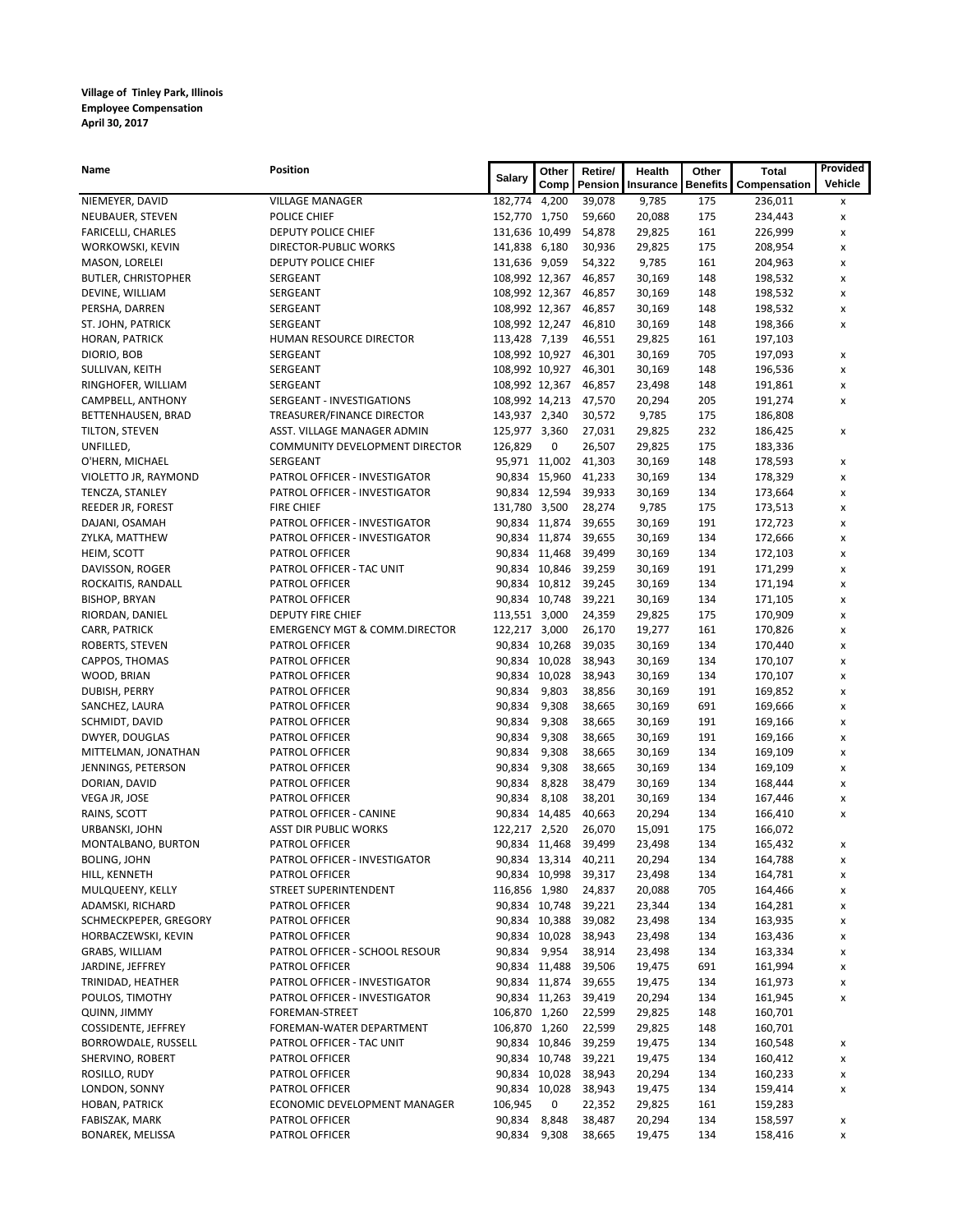| Name                    | Position                                  | <b>Salary</b> | Other         | Retire/ | Health    | Other           | <b>Total</b> | Provided |
|-------------------------|-------------------------------------------|---------------|---------------|---------|-----------|-----------------|--------------|----------|
|                         |                                           |               | Comp          | Pension | Insurance | <b>Benefits</b> | Compensation | Vehicle  |
| HRUBY, RYAN             | PATROL OFFICER                            | 90,834        | 8,288         | 38,271  | 20,294    | 134             | 157,821      | x        |
| SZYMUSIAK, BRYAN        | PATROL OFFICER                            | 90,834        | 7,388         | 37,923  | 19,475    | 191             | 155,812      | x        |
| MAHONEY, AMY            | PATROL OFFICER                            | 90,834        | 6,668         | 37,645  | 19,475    | 191             | 154,814      | x        |
| QUINN, DANNY            | <b>HEAD MECHANIC</b>                      | 100,692 1,260 |               | 21,308  | 29,825    | 148             | 153,233      |          |
| <b>BONAREK, JOHN</b>    | PATROL OFFICER - INVESTIGATOR             |               | 90,834 10,674 | 39,192  | 9,885     | 134             | 150,720      | x        |
| STOINER, JASON          | PATROL OFFICER                            |               | 90,834 10,028 | 38,943  | 9,885     | 691             | 150,381      | x        |
| HASAN, FADI             | PATROL OFFICER                            |               | 90,834 10,028 | 38,943  | 9,885     | 134             | 149,824      | x        |
| WOLFF, RICHARD          | LIBRARY ADMINISTRATOR                     | 123,595       | 0             | 25,831  | 0         | 0               | 149,426      |          |
| GAWRON, SEAN            | PATROL OFFICER                            | 90,834        | 9,308         | 38,665  | 9,885     | 191             | 148,883      | x        |
| <b>BARDEN, TROY</b>     | PATROL OFFICER                            | 90,834        | 9,308         | 38,665  | 9,885     | 134             | 148,826      | x        |
| MONDT, FREDERICK        | PATROL OFFICER                            | 90,834        | 9,308         | 38,665  | 9,885     | 134             | 148,826      | x        |
| <b>KROTSER, BRIAN</b>   | PATROL OFFICER                            |               | 90,834 10,748 | 39,221  | 7,726     | 134             | 148,662      | X        |
| TRINIDAD, ANTHONY       | PATROL OFFICER                            | 90,834        | 8,588         | 38,387  | 9,885     | 134             | 147,828      | x        |
| UNFILLED,               | <b>STAFF ENGINEER</b>                     | 95,610        | 0             | 19,982  | 29,825    | 161             | 145,578      |          |
| CLEMMER, STEPHEN        | LEAD COMPUTER TECHNICIAN                  | 93,466        | 1,980         | 19,948  | 29,825    | 191             | 145,410      |          |
| GODETTE, LAURA          | <b>DEPUTY CLERK</b>                       | 89,378        | 720           | 34,787  | 20,088    | 148             | 145,120      |          |
| SCHOLZ, EILEEN          | SENIOR ACCOUNTANT                         | 93,466        | 1,260         | 19,798  | 29,825    | 705             | 145,053      |          |
| UNFILLED,               | <b>BUILDING OFFICIAL</b>                  | 90,742        | 3,500         | 19,697  | 29,825    | 161             | 143,925      |          |
| UNFILLED,               | FACILITY/FLEET SUPERINTENDENT             | 92,249        | 0             | 19,280  | 29,825    | 161             | 141,515      |          |
| MIDDLETON, ZACHARY      | PATROL OFFICER                            | 79,976        | 7,030         | 33,593  | 20,294    | 134             | 141,028      | x        |
| GROSSI, STEVEN          | FOREMAN-STREET                            | 89,465        | 2,340         | 19,187  | 29,825    | 148             | 140,965      |          |
| GALATI, DAVID           | FOREMAN-ELECTRIC                          | 89,465        | 2,340         | 19,187  | 29,825    | 148             | 140,965      |          |
| PORCARO, RICHARD        | PATROL OFFICER                            | 85,238        | 8,011         | 36,004  | 9,885     | 134             | 139,273      | x        |
| UNFILLED,               | <b>ASSISTANT TREASURER</b>                | 90,266        | 0             | 18,866  | 29,825    | 161             | 139,118      |          |
| STAMBAUGH, KYLE         | PATROL OFFICER                            | 70,366        | 7,274         | 29,977  | 30,169    | 134             | 137,921      | x        |
| LODE, GENE              | INSPECTOR-PLUMBING                        | 86,403        | 1,260         | 18,322  | 29,825    | 87              | 135,897      |          |
| KOPANSKI, THOMAS        | WATER & SEWER SUPERINTENDENT              | 103,828       | 0             | 21,700  | 9,785     | 318             | 135,632      |          |
| CHAMBERS, MICHAEL       | INSPECTOR-ELECTRICAL                      | 86,403        | 720           | 18,209  | 29,825    | 191             | 135,348      |          |
| UNFILLED,               | SENIOR ACCOUNTANT                         | 86,741        | 0             | 18,129  | 29,825    | 161             | 134,856      |          |
| L'AMAS, JASON           | PATROL OFFICER                            | 75,046        | 7,506         | 31,874  | 20,294    | 134             | 134,855      | x        |
| KORTUM, LISA            | OPERATIONS COORDINATOR                    | 82,971        | 3,780         | 18,131  | 29,825    | 148             | 134,855      |          |
| GIBSON, RUTH            | SENIOR ACCOUNTANT                         | 93,466        | 1,260         | 19,798  | 20,088    | 205             | 134,816      |          |
| STRZELCZYK, KENNETH     | <b>MAINTENANCE MAN</b>                    | 83,510        | 2,340         | 17,943  | 29,811    | 134             | 133,739      |          |
| MALESKI, DENNIS         | <b>COMPUTER TECHNICIAN</b>                | 83,034        | 1,260         | 17,617  | 29,825    | 691             | 132,427      |          |
| BAYER, AMELIA           | <b>ACCOUNTANT II</b>                      | 84,216        | 0             | 17,601  | 29,825    | 134             | 131,776      |          |
| <b>GRAVES, TIMOTHY</b>  | PATROL OFFICER                            | 79,976        | 7,750         | 33,871  | 9,885     | 134             | 131,617      | x        |
| LORENDO, STEVE          | FIRE INSPECTOR I                          | 86,403        | 1,260         | 18,322  | 23,066    | 134             | 129,185      |          |
| <b>CZUCHRA, DERRICK</b> | <b>MAINTENANCE MAN</b>                    | 83,510        | 3,300         | 18,143  | 23,287    | 134             | 128,375      |          |
| <b>BISHOP, SAMANTHA</b> | PATROL OFFICER                            | 79,976        | 5,110         | 32,852  | 9,885     | 134             | 127,958      | x        |
| UNFILLED,               | PATROL OFFICER                            | 66,019        | 4,419         | 27,196  | 30,169    | 134             | 127,938      | x        |
| WYLETA, ROBERT          | <b>MAINTENANCE MAN</b>                    | 83,510        | 2,340         | 17,943  | 23,287    | 134             | 127,214      |          |
| O'DWYER, PATRICK        | <b>FACILITIES MANAGER</b>                 | 87,069        | 0             | 18,197  | 20,754    | 114             | 126,134      |          |
| ROMANOW, JACLYN         | <b>QUALITY &amp; TRAINING COORDINATOR</b> | 76,710 2,340  |               | 16,522  | 29,825    | 134             | 125,531      |          |
| KOOIMA, HOWARD          | MECHANIC                                  | 85,109        | 1,740         | 18,152  | 20,079    | 134             | 125,214      |          |
| HARMON JR, MICHAEL      | PATROL OFFICER                            | 75,046 7,506  |               | 31,874  | 9,885     | 134             | 124,446      | x        |
| KELLY, KEVIN            | MAINTENANCE MAN                           | 83,510        | 2,340         | 17,943  | 20,079    | 134             | 124,006      |          |
| ANDROS, ANTHONY         | LIBRARY ASST ADMINISTRATOR                | 80,106        | 0             | 16,742  | 26,511    | 114             | 123,473      |          |
| O'DWYER, DANIEL         | PATROL OFFICER                            | 75,046        | 7,506         | 31,874  | 7,726     | 134             | 122,286      | x        |
| <b>BRAZITIS, NICOLE</b> | LEAD TELECOMMUNICATOR                     | 73,715        | 1,260         | 15,670  | 29,825    | 148             | 120,618      |          |
| YOUNG, MARTIN           | <b>MAINTENANCE WORKER</b>                 | 72,168        | 1,800         | 15,459  | 29,811    | 691             | 119,930      |          |
| WOOD, SCOTT             | <b>MAINTENANCE WORKER</b>                 | 72,168        | 1,740         | 15,447  | 29,811    | 134             | 119,301      |          |
| LORENZEN, ALLEN         | <b>MAINTENANCE WORKER</b>                 | 72,168        | 1,260         | 15,346  | 29,811    | 134             | 118,720      |          |
| LAPHEN, MORRIS          | <b>MAINTENANCE WORKER</b>                 | 72,168        | 1,260         | 15,346  | 29,811    | 134             | 118,720      |          |
| VAN SCHOUWEN, VINCE     | PATROL OFFICER                            | 66,019        | 4,419         | 27,196  | 20,294    | 134             | 118,064      | x        |
| CALOMINO, ELIZABETH     | RECORDS SUPERVISOR                        | 71,586        | 1,260         | 15,225  | 29,825    | 148             | 118,044      |          |
| WAISHWELL, JESSICA      | TELECOMMUNICATOR                          | 69,514        | 1,800         | 14,905  | 29,825    | 191             | 116,234      |          |
| GRAVES, JEFFREY         | PATROL OFFICER                            | 70,366        | 4,634         | 28,958  | 9,885     | 191             | 114,036      | x        |
| RZESZUTKO, JUSTIN       | PATROL OFFICER                            | 70,366        | 4,634         | 28,958  | 9,885     | 134             | 113,979      | x        |
| COUCH, WILLIAM          | MECHANIC                                  | 76,539        | 720           | 16,147  | 20,079    | 134             | 113,619      |          |
| NICE, LARRY             | <b>MAINTENANCE WORKER</b>                 | 72,168        | 2,340         | 15,572  | 23,287    | 134             | 113,502      |          |
| FITZPATRICK, JOSEPH     | <b>MAINTENANCE WORKER</b>                 | 72,168        | 2,220         | 15,547  | 23,287    | 134             | 113,357      |          |
| BRUNO, JEAN             | OFFICE COORDINATOR - BUILDING             | 76,731        | 720           | 16,187  | 19,277    | 148             | 113,063      |          |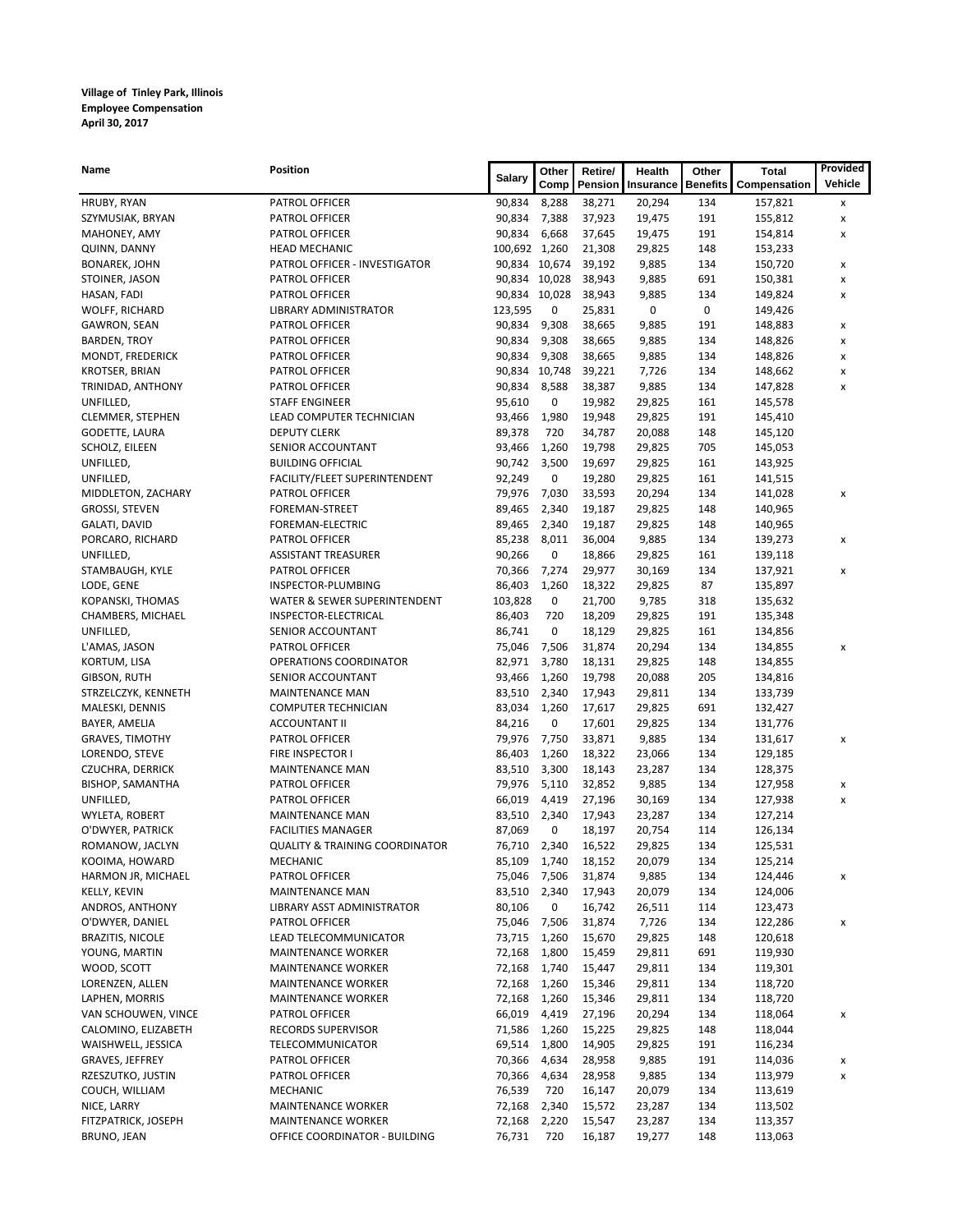| Name                   | Position                                 | Salary | Other | Retire/ | Health    | Other           | <b>Total</b> | Provided |
|------------------------|------------------------------------------|--------|-------|---------|-----------|-----------------|--------------|----------|
|                        |                                          |        | Comp  | Pension | Insurance | <b>Benefits</b> | Compensation | Vehicle  |
| STALEY, JENNIFER       | LEAD TELECOMMUNICATOR                    | 73,715 | 3,240 | 16,084  | 19,277    | 205             | 112,521      |          |
| MITCHELL, PHILLIP      | <b>MAINTENANCE WORKER</b>                | 67,179 | 720   | 14,191  | 29,811    | 191             | 112,093      |          |
| FLOWERS, JANE          | LEAD TELECOMMUNICATOR                    | 73,715 | 2,340 | 15,896  | 19,277    | 148             | 111,376      |          |
| <b>BOLING, RYAN</b>    | <b>COMPUTER TECHNICIAN</b>               | 74,256 | 720   | 15,670  | 19,277    | 134             | 110,057      |          |
| VALLEY, LISA           | <b>EXECUTIVE ASSISTANT</b>               | 61,693 | 3,240 | 13,571  | 29,825    | 691             | 109,020      |          |
| HARVEY, KEITH          | <b>MAINTENANCE WORKER</b>                | 72,168 | 1,260 | 15,346  | 20,079    | 134             | 108,988      |          |
| KAIM, ANTHONY          | <b>MAINTENANCE WORKER</b>                | 72,168 | 1,260 | 15,346  | 20,079    | 134             | 108,988      |          |
| SPOSATO, MICHAEL       | <b>MAINTENANCE WORKER</b>                | 72,168 | 1,260 | 15,346  | 20,079    | 134             | 108,988      |          |
| BRAUN, WALTER          | <b>MAINTENANCE WORKER</b>                | 72,168 | 900   | 15,271  | 20,079    | 87              | 108,505      |          |
| BORDEN, KENT           | PATROL OFFICER                           | 66,019 | 4,419 | 27,196  | 9,885     | 134             | 107,655      | X        |
| ROBINSON, KYLE         | PATROL OFFICER                           | 66,019 | 4,419 | 27,196  | 9,885     | 134             | 107,655      | x        |
| MURMANN, VINCENT       | PATROL OFFICER                           | 66,019 | 4,419 | 27,196  | 9,885     | 134             | 107,655      | x        |
| HIMMELMANN, MATTHEW    | PATROL OFFICER                           | 66,019 | 4,419 | 27,196  | 9,885     | 134             | 107,655      | x        |
| SWEENEY, KELLY         | PATROL OFFICER                           | 66,019 | 4,419 | 27,196  | 9,885     | 134             | 107,655      | x        |
| CASPER, CATHERINE      | TELECOMMUNICATOR                         | 69,514 | 1,800 | 14,905  | 20,088    | 134             | 106,440      |          |
| GEMBARA, WILLIAM       | PATROL OFFICER                           | 66,019 | 4,419 | 27,196  | 7,726     | 134             | 105,495      | x        |
| SAMARAS, MEGHAN        | TELECOMMUNICATOR                         | 66,976 | 720   | 14,148  | 23,348    | 134             | 105,327      |          |
| KARCZEWSKI, KENNETH    | CODE ENFORCEMENT OFFICER                 | 69,077 | 720   | 14,588  | 20,088    | 134             | 104,606      |          |
| FLOWERS, CLAUDETTE     | OFFICE COORDINATOR - FIRE DEPT           | 68,578 | 1,800 | 14,709  | 19,277    | 205             | 104,568      |          |
| SPIEWAK, EDWIN         | MECHANIC                                 | 68,331 | 360   | 14,356  | 20,079    | 134             | 103,260      |          |
| MAGALSKI, MARK         | <b>MAINTENANCE WORKER</b>                | 59,739 | 720   | 12,636  | 29,811    | 291             | 103,197      |          |
| JOHNSON, BONNIE        | OFFICER COORDINATOR - PW                 | 68,578 | 0     | 14,333  | 19,277    | 148             | 102,335      |          |
| MONDRY, LYNN           | UTILITY BILLING TECHNICIAN               | 58,422 | 1,260 | 12,474  | 29,825    | 191             | 102,172      |          |
| KLAIN, PAUL            | REFERENCE LIBRARIAN                      | 67,018 | 0     | 14,007  | 20,754    | 74              | 101,852      |          |
| UNFILLED,              | ACCOUNTANT I                             | 59,367 | 0     | 12,408  | 29,825    | 134             | 101,734      |          |
| MAHER, MICHAEL         | <b>MAINTENANCE WORKER</b>                | 57,266 | 1,680 | 12,320  | 29,811    | 134             | 101,211      |          |
| MC CAHILL, MARY        | <b>CLERK MATRON - FULL TIME</b>          | 52,671 | 3,780 | 11,798  | 29,825    | 134             | 98,208       |          |
| FRAMKE, DONNA          | <b>MARKETING DIRECTOR</b>                | 80,727 | 0     | 16,872  | 0         | 0               | 97,599       |          |
| PANFIL, DIANE          | <b>BUSINESS OFFICE MGR-BEN COR</b>       | 66,500 | 0     | 13,899  | 17,135    | 0               | 97,534       |          |
| SHAH, MALVI            | <b>HEALTH &amp; CNSMER PROTECT OFFCR</b> | 71,698 | 0     | 14,985  | 9,785     | 134             | 96,602       |          |
| KONRATH, JOHN          | <b>MAINTENANCE WORKER</b>                | 72,168 | 1,260 | 15,346  | 7,645     | 134             | 96,555       |          |
| MAIOLO, DENISE         | DEPUTY DIRECTOR HUMAN RESOURCE           | 72,621 | 0     | 15,178  | 7,558     | 557             | 95,914       |          |
| DUDECK, SHARON         | YOUTH SERVICES MANAGER                   | 71,753 | 0     | 14,996  | 8,698     | 114             | 95,561       |          |
| ANICHINI, MICHELLE     | TELECOMMUNICATOR                         | 53,518 | 0     | 11,185  | 29,825    | 134             | 94,663       |          |
| HEINEMANN, FRANCES     | <b>BOOKMOBILE SERVICES MANAGER</b>       | 63,359 | 0     | 13,242  | 17,856    | 114             | 94,571       |          |
| SCISLOWICZ, ROMAN      | <b>MAINTENANCE WORKER</b>                | 52,319 | 0     | 10,935  | 29,811    | 134             | 93,200       |          |
| PYRZYNSKI, MARYANN     | PATRON SERVICES MANAGER                  | 62,044 | 0     | 12,967  | 17,856    | 0               | 92,867       |          |
| <b>BOONE, MICHELLE</b> | TELECOMMUNICATOR                         | 59,842 | 120   | 12,532  | 20,088    | 134             | 92,716       |          |
| UNFILLED (1),          | TELECOMMUNICATOR                         | 49,691 | 1,800 | 10,762  | 29,825    | 161             | 92,239       |          |
| DUNN, KRISTOPHER       | <b>ASST CHIEF-FIRE IMRF</b>              | 80,301 | 0     | 11,804  | 0         | 57              | 92,163       | х        |
| SCHOLZ, ANDREW         | <b>MAINTENANCE WORKER</b>                | 72,168 | 2,124 | 15,527  | 0         | 691             | 90,511       |          |
| MOTZ, MERYLE           | <b>CLERK MATRON - FULL TIME</b>          | 52,671 | 2,340 | 11,497  | 23,066    | 691             | 90,266       |          |
| YAKSICH, GARY          | <b>MAINTENANCE WORKER</b>                | 49,846 | 0     | 10,418  | 29,811    | 134             | 90,210       |          |
| BERAN, KAREN           | PUBLIC INFO. & GRAPHICS MGR              | 67,250 | 0     | 14,055  | 8,698     | 114             | 90,117       |          |
| BRODA, BRUCE           | <b>MAINTENANCE WORKER</b>                | 57,266 | 480   | 12,069  | 20,079    | 134             | 90,027       |          |
| WAISHWELL, JOHN        | <b>MAINTENANCE WORKER</b>                | 72,168 | 2,124 | 15,527  | 0         | 134             | 89,954       |          |
| HOWARD, KENNETH        | <b>MAINTENANCE WORKER</b>                | 57,266 | 120   | 11,994  | 20,079    | 134             | 89,592       |          |
| FAULKNER, BETH         | REFERENCE LIBRARIAN                      | 62,396 | 0     | 13,041  | 13,414    | 114             | 88,965       |          |
| LOWE, JENNIFER         | YOUNG ADULT LIBRARIAN                    | 61,654 | 0     | 12,886  | 13,978    | 114             | 88,632       |          |
| GEIGNER, APRIL         | SECRETARY                                | 55,874 | 3,060 | 12,317  | 15,725    | 134             | 87,111       |          |
| LAUREN, ROBIN          | ADULT REFERENCE MANAGER                  | 66,277 | 0     | 13,852  | 6,801     | 114             | 87,044       |          |
| ANHALT, JOY            | TECHNICAL SERVICES MANAGER               | 66,258 | 0     | 13,848  | 6,801     | 114             | 87,021       |          |
| <b>BAILEY, SUSAN</b>   | MARKETING & ADULT PROGRAM COOR           | 49,190 | 0     | 10,281  | 26,511    | 114             | 86,095       |          |
| TWOMEY, HEIDI          | <b>CLERKI</b>                            | 50,614 | 2,700 | 11,143  | 20,088    | 134             | 84,679       |          |
| SEDOROOK, VICTORIA     | <b>CLERK MATRON - FULL TIME</b>          | 52,671 | 1,260 | 11,272  | 19,277    | 134             | 84,614       |          |
| ALBA, DOUGLAS          | CSO - CRIME FREE HOUSING                 | 44,681 | 0     | 9,338   | 29,825    | 134             | 83,979       |          |
| GABRIEL, GERRY         | <b>CLERKI</b>                            | 50,614 | 1,800 | 10,955  | 20,088    | 134             | 83,591       |          |
| BILKA, STEVEN          | TELECOMMUNICATOR                         | 59,842 | 720   | 12,657  | 9,785     | 134             | 83,138       |          |
| YURKO, PAMELA          | MIDNIGHT RECORDS CLERK                   | 58,157 | 1,800 | 12,531  | 9,785     | 691             | 82,964       |          |
| KISLER, STEPHANIE      | PLANNER I                                | 58,822 | 864   | 12,474  | 9,785     | 191             | 82,137       |          |
| WILAMOWSKI, LISA       | <b>CLERK MATRON - FULL TIME</b>          | 42,097 | 0     | 8,798   | 29,825    | 134             | 80,854       |          |
| YOUPEL, CONNIE         | MAINTENANCE WORKER                       | 47,373 | 0     | 9,901   | 23,287    | 191             | 80,752       |          |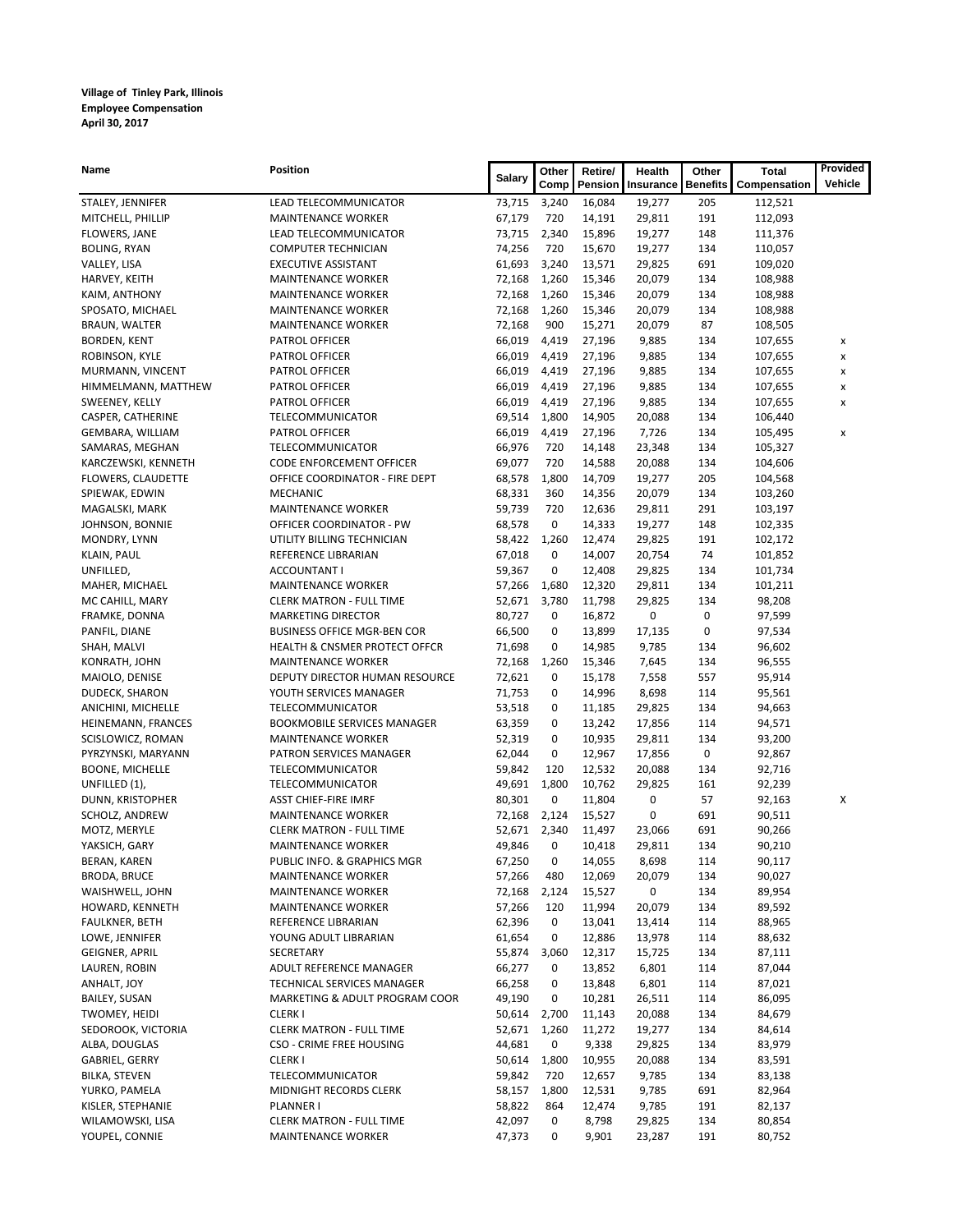| Name                                  | <b>Position</b>                              | <b>Salary</b>    | Other  | Retire/          | Health     | Other           | <b>Total</b>     | Provided |
|---------------------------------------|----------------------------------------------|------------------|--------|------------------|------------|-----------------|------------------|----------|
|                                       |                                              |                  | Comp   | Pension          | Insurance  | <b>Benefits</b> | Compensation     | Vehicle  |
| MC CLELLAN, JOSEPH                    | <b>MAINTENANCE WORKER</b>                    | 57,266           | 720    | 12,119           | 9,780      | 691             | 80,576           |          |
| NEUMAN, PAUL                          | <b>MAINTENANCE WORKER</b>                    | 49,846           | 0      | 10,418           | 20,079     | 191             | 80,534           |          |
| STEINMILLER, ANTONIA                  | EXECUTIVE ASSISTANT TO MAYOR                 | 58,157           | 0      | 12,155           | 9,785      | 205             | 80,302           |          |
| AHMAD, RAKHSHANDA                     | YOUTH SERVICES ASSISTANT                     | 44,176           | 0      | 9,233            | 26,511     | 114             | 80,034           |          |
| HEED, LYNN                            | <b>CLERKI</b>                                | 50,614           | 1,800  | 10,955           | 15,725     | 134             | 79,229           |          |
| NAVAS, DINA                           | <b>CSO - CRIME PREVENTION</b>                | 55,874           | 1,260  | 11,941           | 7,558      | 691             | 77,325           |          |
| WILLIAMS, LYNETTE                     | <b>BUSINESS OFFICE ASSISTANT</b>             | 41,980           | 0      | 8,774            | 26,511     | 0               | 77,264           |          |
| BALCERZAK, BARBARA                    | <b>CLERKI</b>                                | 38,984           | 0      | 8,148            | 29,825     | 134             | 77,091           |          |
| FABISZAK, NICOLE                      | TELECOMMUNICATOR                             | 55,557           | 0      | 11,611           | 9,785      | 134             | 77,087           |          |
| FERRINI, DOUGLAS                      | REFERENCE LIBRARIAN                          | 49,412           | 0      | 10,327           | 17,135     | 114             | 76,989           |          |
| CHOJNACKI, THERESE                    | <b>CLERK II</b>                              | 53,708           | 990    | 11,432           | 9,785      | 191             | 76,106           |          |
| SIERRA, REBECCA                       | WORK ORDER TECHNICIAN                        | 43,371           | 0      | 9,064            | 23,348     | 291             | 76,074           |          |
| UNFILLED (2),                         | <b>CLERK MATRON - FULL TIME</b>              | 37,638           | 0      | 7,866            | 29,825     | 134             | 75,463           |          |
| DAUKSAS-ROY, BRIDGET                  | TELECOMMUNICATOR                             | 53,518           | 0      | 11,185           | 9,785      | 134             | 74,623           |          |
| UNFILLED,                             | <b>CLERKI</b>                                | 36,200           | 0      | 7,566            | 29,825     | 134             | 73,725           |          |
| FABISZAK, COLLEEN                     | TELECOMMUNICATOR                             | 51,563           | 0      | 10,777           | 9,785      | 134             | 72,259           |          |
| DALEY, ELIZABETH                      | TELECOMMUNICATOR                             | 51,563           | 0      | 10,777           | 9,785      | 134             | 72,259           |          |
| ROEMER, KENNETH                       | <b>CAPTAIN-FIRE IMRF</b>                     | 62,963           | 0      | 9,255            | 0          | 0               | 72,218           |          |
| KEATING, EILEEN                       | <b>CLERKI</b>                                | 50,614           | 720    | 10,729           | 9,785      | 134             | 71,982           |          |
| SERAFINO, TRACY                       | <b>CIRCULATION ASSISTANT</b>                 | 37,235           | 0      | 7,782            | 26,511     | 114             | 71,642           |          |
| BORCHERDING, BRIAN                    | <b>MAINTENANCE WORKER</b>                    | 57,266           | 1,584  | 12,300           | 0          | 134             | 71,283           |          |
| STUBE, CHRIS                          | <b>CAPTAIN-FIRE IMRF</b>                     | 54,565           | 0      | 8,021            | 7,558      | 557             | 70,701           |          |
| DICKEY, JUSTIN                        | <b>MAINTENANCE WORKER</b>                    | 49,846           | 0      | 10,418           | 9,780      | 191             | 70,236           |          |
| NOEL, NORBERT                         | <b>MAINTENANCE WORKER</b>                    | 49,846           | 0<br>0 | 10,418           | 9,780      | 134             | 70,179           |          |
| SYLVESTER, MELISSA                    | TELECOMMUNICATOR<br>YOUTH SERVICES LIBRARIAN | 49,691<br>50,004 | 0      | 10,385<br>10,451 | 9,785      | 134<br>114      | 69,996           |          |
| PELCZARSKI, CLARICE<br>KLOTZ, STEPHEN | DEPUTY FIRE CHIEF                            | 56,971           | 0      | 11,907           | 8,698<br>0 | 0               | 69,266<br>68,878 |          |
| SCHROEDER, SARAH                      | VIRTUAL SERVICES LIBRARIAN                   | 49,618           | 0      | 10,370           | 8,698      | 114             | 68,800           | x        |
| ZIMBAUER, JASON                       | <b>MAINTENANCE WORKER</b>                    | 49,846           | 0      | 10,418           | 7,645      | 134             | 68,044           |          |
| <b>EMMETT, JAMES</b>                  | <b>MAINTENANCE WORKER</b>                    | 47,373           | 320    | 9,968            | 9,780      | 134             | 67,576           |          |
| MARIANOVICH, PETER                    | <b>ENGINEER-FIRE IMRF</b>                    | 58,228           | 0      | 8,559            | 0          | 557             | 67,344           |          |
| <b>TYRUS, MARY</b>                    | <b>CIRCULATION ASSISTANT</b>                 | 40,735           | 0      | 8,514            | 17,856     | 114             | 67,218           |          |
| DONAHUE, NANCY                        | <b>CLERK MATRON - FULL TIME</b>              | 52,671           | 2,124  | 11,452           | 0          | 134             | 66,381           |          |
| RODGER, EILEEN                        | <b>CLERKI</b>                                | 37,547           | 0      | 7,847            | 20,088     | 291             | 65,773           |          |
| DOSTAL, GRAHAM                        | VIRTUAL SERVICES LIBRARIAN                   | 54,288           | 0      | 11,346           | 0          | 0               | 65,635           |          |
| BRESCIA, AVA                          | <b>CLERKI</b>                                | 50,614           | 3,384  | 11,286           | 0          | 134             | 65,418           |          |
| NEMECEK, STEVEN                       | <b>MAINTENANCE WORKER</b>                    | 47,373           | 0      | 9,901            | 7,645      | 191             | 65,111           |          |
| MC CABE, KATHRYN                      | <b>CIRCULATION ASSISTANT</b>                 | 36,343           | 0      | 7,596            | 20,754     | 114             | 64,807           |          |
| THIRSTRUP, DEBORAH                    | <b>BUILDING PERMIT TECHNICIAN</b>            | 45,009           | 0      | 9,407            | 9,785      | 134             | 64,335           |          |
| KOT, MICHAEL                          | <b>MAINTENANCE WORKER</b>                    | 44,879           | 0      | 9,380            | 9,780      | 191             | 64,230           |          |
| HICKEY, KEVIN                         | LIEUTENANT-FIRE IMRF                         | 48,622           | 0      | 7,147            | 7,558      | 57              | 63,385           |          |
| FREEMAN, JASON                        | PUBLIC INFORMATION COORDINATOR               | 45,895           | 0      | 9,592            | 7,558      | 0               | 63,046           |          |
| BEAUCHAMP, SHARON                     | <b>ACQUISITIONS CLERK</b>                    | 39,886           | 0      | 8,336            | 13,978     | 114             | 62,315           |          |
| UNFILLED (1),                         | ACCOUNTANT - PART TIME                       | 44,525           | 0      | 9,306            | 7,558      | 0               | 61,389           |          |
| RADTKE, DANIELLE                      | <b>CLERK MATRON - FULL TIME</b>              | 40,550           | 144    | 8,505            | 10,484     | 557             | 60,239           |          |
| RUSCH, DIANE                          | REFERENCE LIBRARIAN                          | 49,136           | 0      | 10,269           | 0          | 114             | 59,520           |          |
| BELK, MADELEINE                       | YOUTH SERVICES LIBRARIAN                     | 49,136           | 0      | 10,269           | 0          | 0               | 59,406           |          |
| HANNON, RYAN                          | FIREFIGHTER - IMRF                           | 45,198           | 0      | 6,644            | 7,558      | 0               | 59,401           |          |
| O'DWYER, PATRICK                      | <b>ENGINEER-FIRE IMRF</b>                    | 51,773           | 0      | 7,611            | 0          | 0               | 59,383           |          |
| <b>BUSZ, SUSAN</b>                    | ACCOUNTING TECHNICIAN                        | 42,791           | 0      | 8,943            | 7,558      | 0               | 59,292           |          |
| IWANAGA, JEFFREY                      | FIREFIGHTER - IMRF                           | 44,532           | 0      | 6,546            | 7,558      | 0               | 58,636           |          |
| PULCHINSKI, DUANE                     | PATROL OFFICER - PART TIME                   | 48,430           | 0      | 10,122           | 0          | 0               | 58,552           |          |
| KING, GREGORY                         | PATROL OFFICER - PART TIME                   | 41,512           | 0      | 8,676            | 7,558      | 57              | 57,803           |          |
| ZIELINSKI, LARRY                      | PATROL OFFICER - PART TIME                   | 41,512           | 0      | 8,676            | 7,558      | 0               | 57,746           |          |
| HUGHES, KANOAH                        | PATROL OFFICER - PART TIME                   | 41,512           | 0      | 8,676            | 7,558      | 0               | 57,746           |          |
| UDAYKEE, SCOTT                        | TOOL/INVENTORY ATTENDANT                     | 38,653           | 0      | 8,079            | 9,780      | 291             | 56,803           |          |
| RONEY, NORMAN                         | <b>ENGINEER-FIRE IMRF</b>                    | 49,405           | 0      | 7,263            | 0          | 57              | 56,725           |          |
| KONRATH, JOANNE                       | TECHNICAL SERVICES CLERK                     | 39,080           | 0      | 8,168            | 8,698      | 114             | 56,060           |          |
| TESSMANN, KIMBERLY                    | CSO - ANIMAL CONTROL PART-TIME               | 46,145           | 0      | 9,644            | 0          | 0               | 55,789           |          |
| MAZZIOTTA, DANIEL                     | LIEUTENANT-FIRE IMRF                         | 47,127           | 0      | 6,928            | 0          | 0               | 54,055           |          |
| MAZZIOTTA, ANTHONY                    | <b>CAPTAIN-FIRE IMRF</b>                     | 47,094           | 0      | 6,923            | 0          | 0               | 54,017           |          |
| EATON, MAURA                          | <b>CLERKI</b>                                | 37,547           | 0      | 7,847            | 7,651      | 191             | 53,236           |          |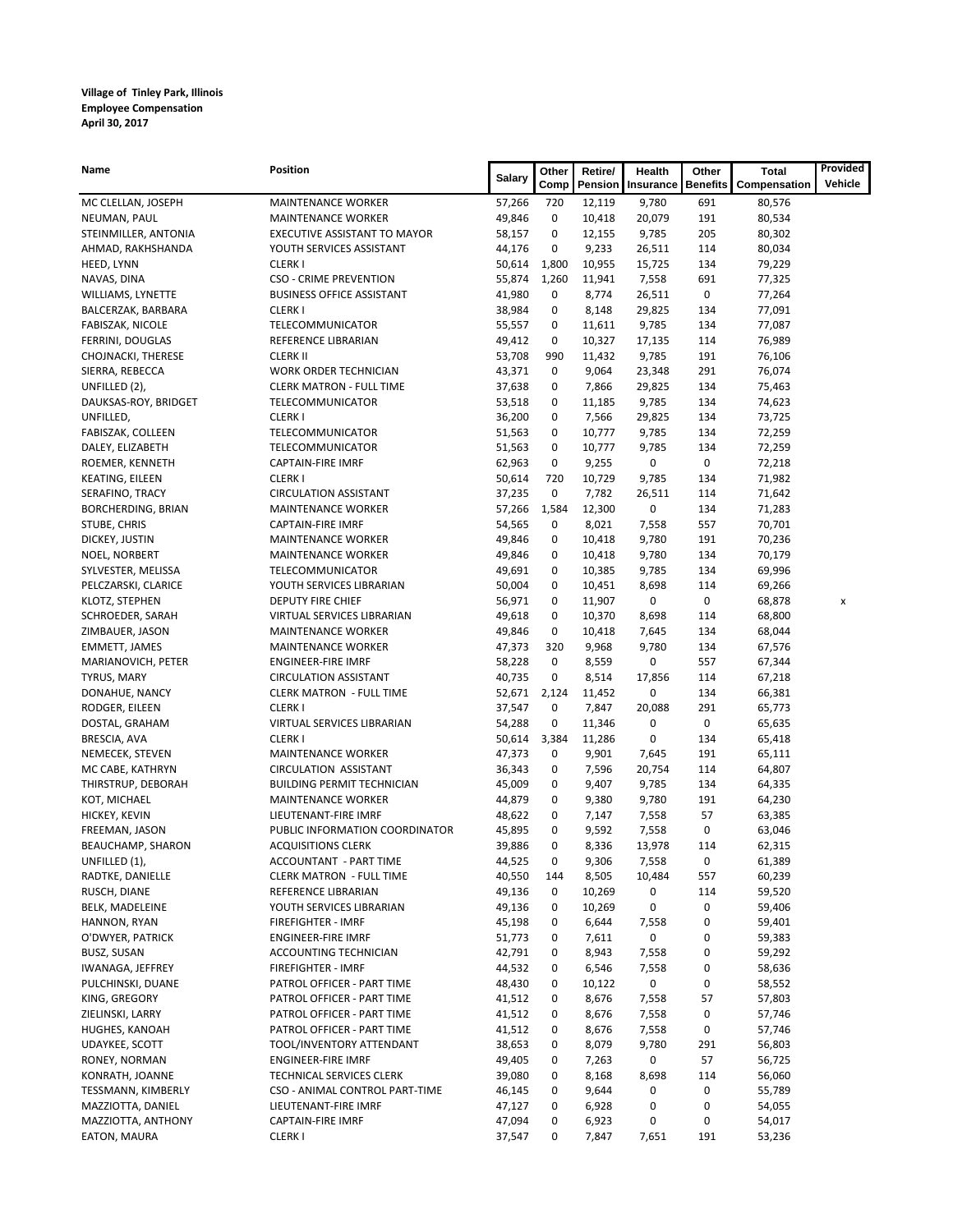| Name                                            | <b>Position</b>                                        | Salary           | Other       | Retire/        | Health    | Other            | <b>Total</b>     | Provided |
|-------------------------------------------------|--------------------------------------------------------|------------------|-------------|----------------|-----------|------------------|------------------|----------|
|                                                 |                                                        |                  | Comp        | Pension        | Insurance | <b>Benefits</b>  | Compensation     | Vehicle  |
| UNFILLED (1),                                   | PUBLIC EDUCATION OFFICER                               | 37,268           | 0           | 7,789          | 7,558     | 0                | 52,616           |          |
| DE ADAM, ANTHONY                                | <b>ENGINEER-FIRE IMRF</b>                              | 39,051           | 0           | 5,740          | 7,558     | 0                | 52,349           |          |
| HOEKSTRA, MATTHEW                               | <b>CSO - PARKING ENFORCEMENT</b>                       | 41,478           | 0           | 8,669          | 1,631     | 90               | 51,867           |          |
| REDA, DANIEL                                    | <b>ASST CHIEF-FIRE IMRF</b>                            | 43,996           | 0           | 6,467          | 0         | 0                | 50,464           | x        |
| CALOMINO, JAMES                                 | CODE ENFORCEMENT OFFICER PART-                         | 41,587           | 0           | 8,692          | 0         | 0                | 50,279           |          |
| REILLY, DENNIS                                  | PATROL OFFICER - PART TIME                             | 41,512           | 0           | 8,676          | 0         | 0                | 50,188           |          |
| DONLAN, THOMAS                                  | <b>FIREFIGHTER - IMRF</b>                              | 36,890           | 0           | 5,423          | 7,558     | 0                | 49,871           |          |
| FITZMAURICE, LIAM                               | FIREFIGHTER - IMRF                                     | 42,687           | 0           | 6,275          | 0         | 0                | 48,962           |          |
| MERRICK, JONATHON<br><b>BAIRD III, RICHARD</b>  | FIREFIGHTER - IMRF                                     | 42,030<br>39,546 | 0<br>0      | 6,178          | 0<br>0    | 57<br>0          | 48,265           |          |
| DUESING, BRYAN                                  | COMMUNITY ENGAGEMENT COORDINAT<br>LIEUTENANT-FIRE IMRF | 41,637           | 0           | 8,265<br>6,121 | 0         | 0                | 47,811<br>47,758 |          |
| HOOGERVORST, BRIAN                              | FIREFIGHTER - IMRF                                     | 41,341           | 0           | 6,077          | 0         | 57               | 47,475           |          |
| SANCHEZ, VICKI                                  | SPECIAL EVENTS COORDINATOR                             | 38,922           | 0           | 8,135          | 0         | 0                | 47,057           |          |
| SKAU, AMY                                       | <b>BOOKMOBILE CLERK</b>                                | 30,190           | 0           | 6,310          | 8,698     | 114              | 45,312           |          |
| FEINBERG, JEREMY                                | FIREFIGHTER - IMRF                                     | 32,380           | 0           | 4,760          | 7,558     | 0                | 44,698           |          |
| BUTTALA JR, ROBERT                              | FIRE ALARM SERVICE OFFICER                             | 36,049           | 0           | 7,534          | 0         | 57               | 43,640           |          |
| PROFFITT, CYNTHIA                               | ADMINISTRATIVE PART TIME - EMA                         | 35,896           | 0           | 7,502          | 0         | 157              | 43,555           |          |
| RUSS, CHARLES                                   | <b>ENGINEER-FIRE IMRF</b>                              | 37,652           | 0           | 5,535          | 0         | 57               | 43,244           |          |
| KETCHUM, TERICA                                 | <b>FOIA COORDINATOR</b>                                | 35,581           | 0           | 7,436          | 0         | 0                | 43,017           |          |
| GASKILL JR, JAMES                               | LIEUTENANT-FIRE IMRF                                   | 37,415           | 0           | 5,500          | 0         | 0                | 42,915           |          |
| PALL, SUSAN                                     | MARKETING ASSISTANT                                    | 34,827           | 0           | 7,279          | 0         | 0                | 42,106           |          |
| ROCK, GEORGE                                    | <b>ENGINEER-FIRE IMRF</b>                              | 36,505           | 0           | 5,366          | 0         | 57               | 41,929           |          |
| DE BIAS, DONALD                                 | LIEUTENANT-FIRE IMRF                                   | 36,276           | 0           | 5,333          | 0         | 0                | 41,608           |          |
| HAAGA, JOSEPH                                   | FIREFIGHTER - IMRF                                     | 36,147           | 0           | 5,314          | 0         | 0                | 41,460           |          |
| DE MARIE, JAMES                                 | LIEUTENANT-FIRE IMRF                                   | 36,106           | 0           | 5,308          | 0         | 38               | 41,451           |          |
| ZAVALA, SHARON                                  | <b>CLERICAL PART-TIME</b>                              | 27,919           | 0           | 5,835          | 7,558     | 0                | 41,312           |          |
| ERWIN, DOUGLAS                                  | <b>ASST CHIEF-FIRE IMRF</b>                            | 35,694           | 0           | 5,247          | 0         | 0                | 40,941           | х        |
| PARKER, TERRENCE                                | COMPUTER ASSISTANT - FULL-TIME                         | 27,744           | 0           | 5,799          | 6,801     | 114              | 40,458           |          |
| TAMBURO, JAMES                                  | MAINTENANCE ASSISTANT                                  | 26,981           | 0           | 5,639          | 7,558     | 0                | 40,179           |          |
| SLEPSKI, THOMAS                                 | <b>ASST CHIEF-FIRE IMRF</b>                            | 34,977           | 0           | 5,142          | 0         | 57               | 40,176           | х        |
| OWCZARSKI, JAMES                                | LIEUTENANT-FIRE IMRF                                   | 33,884           | 0           | 4,981          | 0         | 557              | 39,422           |          |
| UNFILLED (1),                                   | <b>BUSINESS RETENTION SPECIALIST</b>                   | 32,318           | 0           | 6,754          | 0         | 0                | 39,072           |          |
| DINASO, CAROL                                   | <b>CLERICAL PART-TIME</b>                              | 25,771           | 0           | 5,386          | 7,558     | 0                | 38,716           |          |
| BERAN, ROBERT                                   | FIREFIGHTER - IMRF                                     | 33,477           | 0           | 4,921          | 0         | 0                | 38,398           |          |
| SMART, WALTER                                   | ZONING ADMINISTRATOR                                   | 31,200           | 0           | 6,521          | 0         | 0                | 37,721           |          |
| PETERS, ERIC                                    | <b>ENGINEER-FIRE IMRF</b>                              | 26,087           | 0<br>0      | 3,835          | 7,558     | 0<br>$\mathbf 0$ | 37,480           |          |
| GUZY, DANIEL                                    | FIREFIGHTER - IMRF<br>LIEUTENANT-FIRE IMRF             | 31,619<br>31,007 | 0           | 4,648<br>4,558 | 0<br>0    | 57               | 36,267<br>35,622 |          |
| <b>CULBERTSON, ADAM</b><br>GRZESZKIEWICZ, RENEE | FIREFIGHTER - IMRF                                     | 30,495           | 0           | 4,483          | 0         | 0                | 34,977           |          |
| CARROLL, JOANNE                                 | ADMINISTRATIVE ASSISTANT                               | 28,922           | 0           | 6,045          | 0         | 0                | 34,967           |          |
| PALMERA, VIRGINIA                               | <b>ILL CLERK</b>                                       | 22,404           | 0           | 4,682          | 7,558     | 0                | 34,645           |          |
| SEAMAN, DAVID                                   | <b>VILLAGE PRESIDENT</b>                               | 32,000           | 0           | 2,448          | 0         | 134              | 34,582           |          |
| WICK, JONATHAN                                  | <b>FIREFIGHTER - IMRF</b>                              | 29,842           | 0           | 4,387          | 0         | 57               | 34,286           |          |
| KRIVANEC, SHANE                                 | FIREFIGHTER - IMRF                                     | 29,887           | $\mathbf 0$ | 4,393          | 0         | 0                | 34,281           |          |
| BECK, LISA                                      | <b>CLERICAL PART-TIME</b>                              | 20,888           | 0           | 4,366          | 7,558     | 0                | 32,812           |          |
| STANTON, MICHAEL                                | FIREFIGHTER - IMRF                                     | 28,464           | 0           | 4,184          | 0         | 0                | 32,648           |          |
| TUGEND, ALLISON                                 | ADMINISTRATIVE PART TIME - CLE                         | 26,819           | 0           | 5,605          | 0         | 0                | 32,424           |          |
| REYES, PAUL                                     | FIREFIGHTER - IMRF                                     | 28,228           | 0           | 4,150          | 0         | 0                | 32,378           |          |
| CARPENTER, KATHLEEN                             | <b>CIRCULATION CLERK</b>                               | 25,805           | 0           | 5,393          | 0         | 0                | 31,198           |          |
| MC GINNIS, KATHERINE                            | <b>CLERICAL PART-TIME</b>                              | 25,771           | 0           | 5,386          | 0         | 0                | 31,157           |          |
| <b>BOBBITT, CHERYL</b>                          | <b>CLERICAL PART-TIME</b>                              | 25,771           | 0           | 5,386          | 0         | 0                | 31,157           |          |
| KOT, MICHAEL                                    | <b>BUS DRIVER</b>                                      | 25,771           | 0           | 5,386          | 0         | 0                | 31,157           |          |
| GRECO, JOSEPH                                   | ENGINEER-FIRE IMRF                                     | 26,956           | 0           | 3,963          | 0         | 0                | 30,919           |          |
| MORRISON, CANDICE                               | TECHNICAL SERVICES CLERK                               | 25,476           | 0           | 5,325          | 0         | 0                | 30,801           |          |
| WOOTEN, JAMES                                   | LIEUTENANT-FIRE IMRF                                   | 26,724           | 0           | 3,928          | 0         | 0                | 30,652           |          |
| KUSHNER, MICHAEL                                | <b>FIREFIGHTER - IMRF</b>                              | 26,660           | 0           | 3,919          | 0         | 57               | 30,636           |          |
| JAWOR, DENISE                                   | <b>CIRCULATION ASSISTANT</b>                           | 25,241           | 0           | 5,275          | 0         | 0                | 30,516           |          |
| UTHE, STEVEN                                    | FIREFIGHTER - IMRF                                     | 26,384           | 0           | 3,878          | 0         | 0                | 30,262           |          |
| KELLY DONOVAN, LINDA                            | <b>CIRCULATION ASSISTANT</b>                           | 24,866           | 0           | 5,197          | 0         | 0                | 30,064           |          |
| HILTON JR, RALPH                                | <b>CSO - FIELD OPERATIONS</b>                          | 24,850           | 0           | 5,194          | 0         | 0                | 30,043           |          |
| REYNOLDS II, ROBERT                             | LIEUTENANT-FIRE IMRF                                   | 26,151           | 0           | 3,844          | 0         | 0                | 29,996           |          |
| O'HAGAN, TIMOTHY                                | LIEUTENANT-FIRE IMRF                                   | 26,095           | 0           | 3,836          | 0         | 57               | 29,988           |          |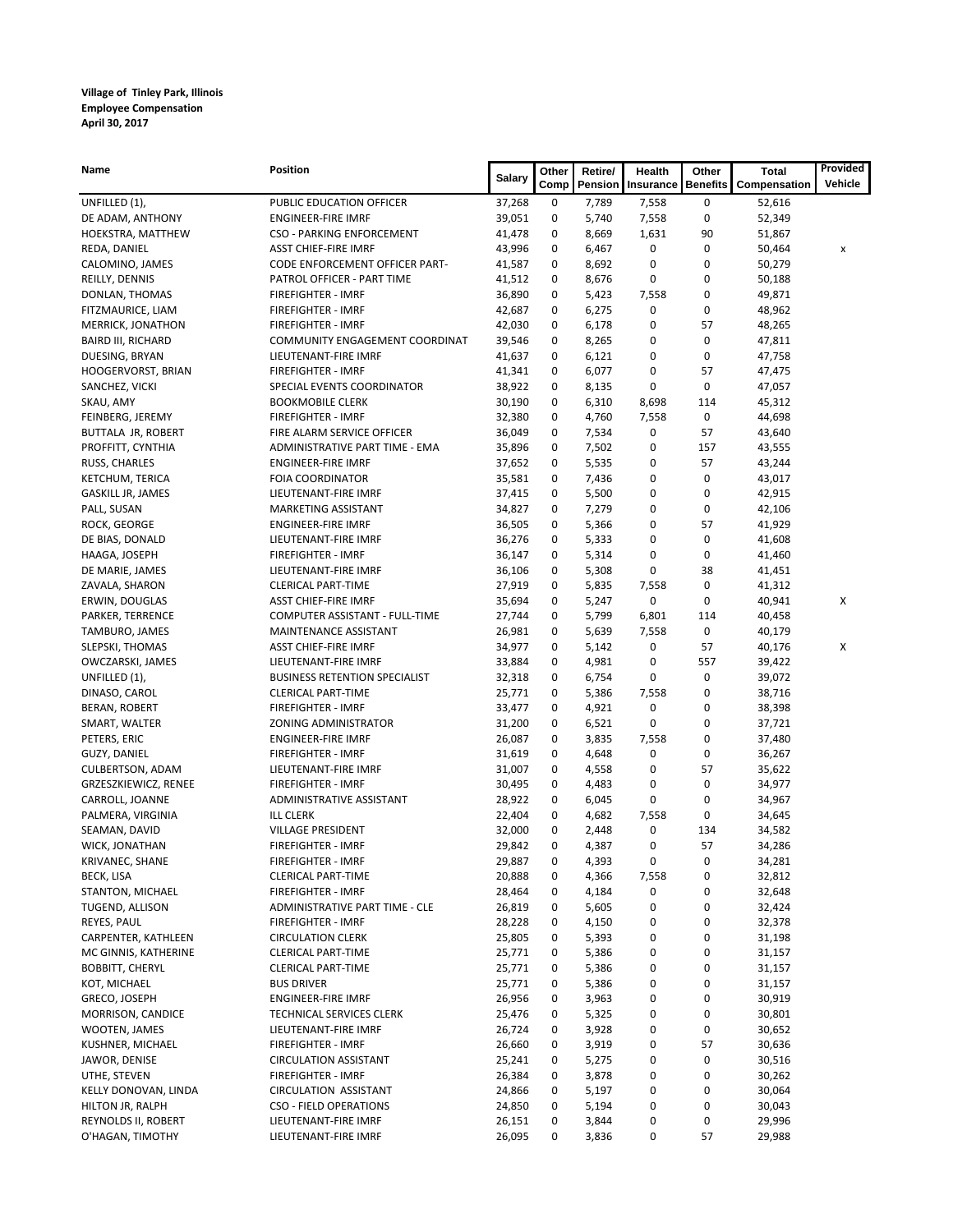| Vehicle<br>Comp<br>Pension<br><b>Benefits</b><br>Compensation<br>Insurance<br><b>GRIFFIN, TIMOTHY</b><br><b>CAPTAIN-FIRE IMRF</b><br>25,628<br>0<br>3,767<br>0<br>557<br>29,952<br>0<br>0<br>3,785<br>0<br>29,534<br>VALSECCHI, GIANNI<br><b>FIREFIGHTER - IMRF</b><br>25,749<br>0<br>0<br>0<br>WITTMAN, MICHAEL<br>25,661<br>3,772<br>29,434<br><b>ENGINEER-FIRE IMRF</b><br>0<br>0<br>0<br>ZULEVIC, VALERIE<br>YOUTH SERVICES ASSISTANT<br>24,287<br>5,076<br>29,363<br>0<br>0<br>5,067<br>0<br>CURTIS, YVETTE<br>YOUTH SERVICES ASSISTANT<br>24,246<br>29,314<br>0<br>24,042<br>0<br>5,025<br>0<br>29,067<br>PATTERSON, LISA<br>REFERENCE ASSISTANT<br>0<br>YOUTH SERVICES ASSISTANT<br>23,993<br>0<br>5,015<br>0<br>29,008<br>BABJAK, WENDY<br>0<br>REFERENCE LIBRARIAN<br>0<br>5,012<br>0<br>FORTO-WHITEMILLER, ROSEMARIE<br>23,980<br>28,991<br>$\mathbf 0$<br>0<br>3,704<br>0<br>RANDALL, MATTHEW<br><b>CAPTAIN-FIRE IMRF</b><br>25,199<br>28,903<br>$\mathbf 0$<br><b>FIREFIGHTER - IMRF</b><br>24,906<br>0<br>0<br>28,567<br>GARREN, SHANE<br>3,661<br>0<br>4,815<br>0<br>557<br>HUMENIK, ANMARIE<br><b>CLERK MATRON-PART TIME</b><br>23,036<br>28,408<br>0<br>24,693<br>0<br>3,630<br>0<br><b>BULVAN, MARK</b><br><b>FIREFIGHTER - IMRF</b><br>28,323<br>0<br>0<br>0<br>CASNER, ADAM<br><b>ENGINEER-FIRE IMRF</b><br>24,520<br>3,604<br>28,124<br>0<br>0<br>0<br><b>BROOKS, TIMOTHY</b><br><b>FIREFIGHTER - IMRF</b><br>24,512<br>3,603<br>28,115<br>0<br>23,205<br>0<br>0<br>28,055<br>UNFILLED (1),<br><b>CSO - FIELD OPERATIONS</b><br>4,850<br>0<br>0<br>0<br>GAWRYSIAK, JULIE<br><b>CLERK MATRON-PART TIME</b><br>23,036<br>4,815<br>27,851<br>0<br>23,036<br>0<br>4,815<br>0<br>27,851<br>YOUNKER, PAMELA<br><b>CLERK MATRON-PART TIME</b><br>0<br>0<br>23,675<br>0<br>3,480<br>27,155<br><b>BEST, TIMOTHY</b><br><b>ENGINEER-FIRE IMRF</b><br>0<br>0<br>0<br>LILLY, JENNIFER<br><b>ILL CLERK</b><br>22,221<br>4,644<br>26,865<br>$\mathbf 0$<br>23,294<br>0<br>0<br>HOOPES, ANYAETTA<br><b>ENGINEER-FIRE IMRF</b><br>3,424<br>26,718<br>557<br>21,476<br>0<br>4,488<br>0<br>26,521<br>COSENTINO, CARY<br><b>CLERICAL PART-TIME</b><br>0<br>TELECOMMUNICATOR-PT<br>21,632<br>0<br>4,521<br>0<br>26,153<br>ST. JOHN, ANNETTE<br>0<br>0<br>0<br>26,059<br>ARDAGH, PAMELA<br><b>CLERK MATRON-PART TIME</b><br>21,554<br>4,505<br>0<br>4,488<br>0<br>57<br>26,021<br>BERAN, DONNA<br><b>CLERICAL PART-TIME</b><br>21,476<br>$\mathbf 0$<br>0<br>0<br>HUGHES, BETH<br><b>WORK ORDER TECHNICIAN</b><br>21,476<br>4,488<br>25,964<br>0<br>0<br>4,488<br>0<br>25,964<br>COOPER, ROBERT<br><b>BUS DRIVER</b><br>21,476<br>0<br>0<br>0<br>SKONIECKE, SUSAN<br><b>BUS DISPATCHER</b><br>21,476<br>4,488<br>25,964<br>0<br><b>TOWNSELL, PARIS</b><br>0<br>4,488<br>0<br>25,964<br><b>CLERICAL PART-TIME</b><br>21,476<br>0<br>FIREFIGHTER - IMRF<br>22,581<br>0<br>3,319<br>0<br>25,900<br>MILAZZO, MICHAEL<br>0<br>0<br><b>BOHLSEN, NICHOLAS</b><br>LIEUTENANT-FIRE IMRF<br>22,476<br>0<br>3,304<br>25,780<br>0<br>0<br>4,421<br>0<br>CANNON, DOROTHY<br>TECHNICAL SERVICES CLERK<br>21,154<br>25,575<br>0<br>FIREFIGHTER - IMRF<br>22,159<br>0<br>3,257<br>0<br>25,417<br>THOMSON, NATHAN<br>0<br>20,956<br>0<br>4,380<br>0<br>UNFILLED,<br>TELECOMMUNICATOR-PT<br>25,336<br>0<br>0<br>3,219<br>0<br>DUFFY, JOHN<br><b>ENGINEER-FIRE IMRF</b><br>21,895<br>25,114<br>0<br>0<br>0<br><b>CAPTAIN-FIRE IMRF</b><br>21,700<br>3,190<br>24,890<br>MURRAY JR, WILLIAM<br>0<br>0<br>0<br>SWARTZENTRUBER, TODD<br>LIEUTENANT-FIRE IMRF<br>21,569<br>3,171<br>24,739<br>$\mathbf 0$<br>0<br>0<br>BELLIVEAU, MICHAEL<br>FIREFIGHTER - IMRF<br>21,557<br>3,169<br>24,725<br>0<br>0<br>0<br>GRZESZKIEWICZ, STEVEN<br><b>FIREFIGHTER - IMRF</b><br>21,443<br>3,152<br>24,595<br>0<br>0<br>57<br>GAMBLA, EVELYN<br><b>CLERK MATRON-PART TIME</b><br>20,293<br>4,241<br>24,591<br>57<br>0<br>0<br>24,564<br>BUTERA, ANTHONY<br><b>FIREFIGHTER - IMRF</b><br>21,366<br>3,141<br>0<br>0<br>AUNE, GREGORY<br>LIEUTENANT-FIRE IMRF<br>21,136<br>0<br>3,107<br>24,242<br>$\bf{0}$<br>0<br>0<br>COTRANO, MARK<br>LIEUTENANT-FIRE IMRF<br>21,094<br>3,101<br>24,195<br>0<br>0<br>0<br>19,994<br>4,179<br>24,173<br>LIPMAN, HANNAH<br><b>INTERN - MANAGERS OFFICE</b><br>PALYS, KAREN<br>TECHNICAL SERVICES CLERK<br>19,845<br>0<br>4,148<br>0<br>0<br>23,993<br>SULLIVAN, LENORE<br>19,328<br>0<br>4,040<br>0<br>557<br>23,925<br><b>CLERICAL PART-TIME</b><br>HOLFORD, THERESA<br><b>ESDA PERSONNEL</b><br>22,154<br>0<br>0<br>23,849<br>0<br>1,695<br>PALYS, KEVIN<br>19,709<br>0<br>4,119<br>0<br>0<br><b>CIRCULATION CLERK</b><br>23,828<br>20,620<br>0<br>157<br>FRENCH, JEFFREY<br>LIEUTENANT-FIRE IMRF<br>0<br>3,031<br>23,808<br>REA, PATRICK/THIRION, KRISTIN<br>22,000<br>0<br>40<br><b>VILLAGE CLERK</b><br>0<br>1,683<br>23,723<br>BROWN, KATHLEEN<br>22,036<br>0<br>0<br>REFERENCE LIBRARIAN<br>0<br>1,686<br>23,722<br>20,620<br>0<br>57<br>RICHARDS, SHAWN<br>LIEUTENANT-FIRE IMRF<br>0<br>3,031<br>23,708<br>BARRY, JOHN<br>20,620<br>0<br>3,031<br>0<br>0<br>LIEUTENANT-FIRE IMRF<br>23,651<br>UNFILLED (1),<br>20,620<br>0<br>3,031<br>0<br>0<br>23,651<br>LIEUTENANT-FIRE IMRF<br>0<br>MILLERICK, BRIAN<br>20,497<br>0<br>3,013<br>0<br>23,510<br><b>ENGINEER-FIRE IMRF</b><br>SCHMECKPEPER, ALEXANDRA<br>0<br>0<br>CLERK-MATRON-PART TIME<br>18,993<br>0<br>3,970<br>22,963<br>0<br>GRANT, DANIEL<br>20,017<br>0<br>0<br>22,960<br><b>ENGINEER-FIRE IMRF</b><br>2,943<br>0<br><b>TUCKER, JOHN</b><br>18,961<br>0<br>0<br>22,924<br>LIBRARY CLERK II<br>3,963<br>0<br>0<br>57<br>GILGENBERG, MICHAEL<br><b>ENGINEER-FIRE IMRF</b><br>19,770<br>2,906<br>22,733<br>0<br>0<br>0<br>DONNELLY JR., THOMAS<br><b>ENGINEER-FIRE IMRF</b><br>19,785<br>2,908<br>22,693<br>O'DETTE, JOSEPH<br>19,770<br>0<br>0<br><b>ENGINEER-FIRE IMRF</b><br>0<br>2,906<br>22,676<br><b>BLOMBERG, THOMAS</b><br>0<br>0<br>0<br><b>ENGINEER-FIRE IMRF</b><br>19,770<br>2,906<br>22,676<br>0<br><b>ENGINEER-FIRE IMRF</b><br>0 | Name          | <b>Position</b> | <b>Salary</b> | Other | Retire/ | Health | Other | Total  | Provided |
|-----------------------------------------------------------------------------------------------------------------------------------------------------------------------------------------------------------------------------------------------------------------------------------------------------------------------------------------------------------------------------------------------------------------------------------------------------------------------------------------------------------------------------------------------------------------------------------------------------------------------------------------------------------------------------------------------------------------------------------------------------------------------------------------------------------------------------------------------------------------------------------------------------------------------------------------------------------------------------------------------------------------------------------------------------------------------------------------------------------------------------------------------------------------------------------------------------------------------------------------------------------------------------------------------------------------------------------------------------------------------------------------------------------------------------------------------------------------------------------------------------------------------------------------------------------------------------------------------------------------------------------------------------------------------------------------------------------------------------------------------------------------------------------------------------------------------------------------------------------------------------------------------------------------------------------------------------------------------------------------------------------------------------------------------------------------------------------------------------------------------------------------------------------------------------------------------------------------------------------------------------------------------------------------------------------------------------------------------------------------------------------------------------------------------------------------------------------------------------------------------------------------------------------------------------------------------------------------------------------------------------------------------------------------------------------------------------------------------------------------------------------------------------------------------------------------------------------------------------------------------------------------------------------------------------------------------------------------------------------------------------------------------------------------------------------------------------------------------------------------------------------------------------------------------------------------------------------------------------------------------------------------------------------------------------------------------------------------------------------------------------------------------------------------------------------------------------------------------------------------------------------------------------------------------------------------------------------------------------------------------------------------------------------------------------------------------------------------------------------------------------------------------------------------------------------------------------------------------------------------------------------------------------------------------------------------------------------------------------------------------------------------------------------------------------------------------------------------------------------------------------------------------------------------------------------------------------------------------------------------------------------------------------------------------------------------------------------------------------------------------------------------------------------------------------------------------------------------------------------------------------------------------------------------------------------------------------------------------------------------------------------------------------------------------------------------------------------------------------------------------------------------------------------------------------------------------------------------------------------------------------------------------------------------------------------------------------------------------------------------------------------------------------------------------------------------------------------------------------------------------------------------------------------------------------------------------------------------------------------------------------------------------------------------------------------------------------------------------------------------------------------------------------------------------------------------------------------------------------------------------------------------------------------------------------------------------------------------------------------------------------------------------------------------------------------------------------------------------------------------------------------------------------------------------------------------------------------------------------------------------------------------------------------------------------------------------------------------------------------------------------------|---------------|-----------------|---------------|-------|---------|--------|-------|--------|----------|
|                                                                                                                                                                                                                                                                                                                                                                                                                                                                                                                                                                                                                                                                                                                                                                                                                                                                                                                                                                                                                                                                                                                                                                                                                                                                                                                                                                                                                                                                                                                                                                                                                                                                                                                                                                                                                                                                                                                                                                                                                                                                                                                                                                                                                                                                                                                                                                                                                                                                                                                                                                                                                                                                                                                                                                                                                                                                                                                                                                                                                                                                                                                                                                                                                                                                                                                                                                                                                                                                                                                                                                                                                                                                                                                                                                                                                                                                                                                                                                                                                                                                                                                                                                                                                                                                                                                                                                                                                                                                                                                                                                                                                                                                                                                                                                                                                                                                                                                                                                                                                                                                                                                                                                                                                                                                                                                                                                                                                                                                                                                                                                                                                                                                                                                                                                                                                                                                                                                                                                                                           |               |                 |               |       |         |        |       |        |          |
|                                                                                                                                                                                                                                                                                                                                                                                                                                                                                                                                                                                                                                                                                                                                                                                                                                                                                                                                                                                                                                                                                                                                                                                                                                                                                                                                                                                                                                                                                                                                                                                                                                                                                                                                                                                                                                                                                                                                                                                                                                                                                                                                                                                                                                                                                                                                                                                                                                                                                                                                                                                                                                                                                                                                                                                                                                                                                                                                                                                                                                                                                                                                                                                                                                                                                                                                                                                                                                                                                                                                                                                                                                                                                                                                                                                                                                                                                                                                                                                                                                                                                                                                                                                                                                                                                                                                                                                                                                                                                                                                                                                                                                                                                                                                                                                                                                                                                                                                                                                                                                                                                                                                                                                                                                                                                                                                                                                                                                                                                                                                                                                                                                                                                                                                                                                                                                                                                                                                                                                                           |               |                 |               |       |         |        |       |        |          |
|                                                                                                                                                                                                                                                                                                                                                                                                                                                                                                                                                                                                                                                                                                                                                                                                                                                                                                                                                                                                                                                                                                                                                                                                                                                                                                                                                                                                                                                                                                                                                                                                                                                                                                                                                                                                                                                                                                                                                                                                                                                                                                                                                                                                                                                                                                                                                                                                                                                                                                                                                                                                                                                                                                                                                                                                                                                                                                                                                                                                                                                                                                                                                                                                                                                                                                                                                                                                                                                                                                                                                                                                                                                                                                                                                                                                                                                                                                                                                                                                                                                                                                                                                                                                                                                                                                                                                                                                                                                                                                                                                                                                                                                                                                                                                                                                                                                                                                                                                                                                                                                                                                                                                                                                                                                                                                                                                                                                                                                                                                                                                                                                                                                                                                                                                                                                                                                                                                                                                                                                           |               |                 |               |       |         |        |       |        |          |
|                                                                                                                                                                                                                                                                                                                                                                                                                                                                                                                                                                                                                                                                                                                                                                                                                                                                                                                                                                                                                                                                                                                                                                                                                                                                                                                                                                                                                                                                                                                                                                                                                                                                                                                                                                                                                                                                                                                                                                                                                                                                                                                                                                                                                                                                                                                                                                                                                                                                                                                                                                                                                                                                                                                                                                                                                                                                                                                                                                                                                                                                                                                                                                                                                                                                                                                                                                                                                                                                                                                                                                                                                                                                                                                                                                                                                                                                                                                                                                                                                                                                                                                                                                                                                                                                                                                                                                                                                                                                                                                                                                                                                                                                                                                                                                                                                                                                                                                                                                                                                                                                                                                                                                                                                                                                                                                                                                                                                                                                                                                                                                                                                                                                                                                                                                                                                                                                                                                                                                                                           |               |                 |               |       |         |        |       |        |          |
|                                                                                                                                                                                                                                                                                                                                                                                                                                                                                                                                                                                                                                                                                                                                                                                                                                                                                                                                                                                                                                                                                                                                                                                                                                                                                                                                                                                                                                                                                                                                                                                                                                                                                                                                                                                                                                                                                                                                                                                                                                                                                                                                                                                                                                                                                                                                                                                                                                                                                                                                                                                                                                                                                                                                                                                                                                                                                                                                                                                                                                                                                                                                                                                                                                                                                                                                                                                                                                                                                                                                                                                                                                                                                                                                                                                                                                                                                                                                                                                                                                                                                                                                                                                                                                                                                                                                                                                                                                                                                                                                                                                                                                                                                                                                                                                                                                                                                                                                                                                                                                                                                                                                                                                                                                                                                                                                                                                                                                                                                                                                                                                                                                                                                                                                                                                                                                                                                                                                                                                                           |               |                 |               |       |         |        |       |        |          |
|                                                                                                                                                                                                                                                                                                                                                                                                                                                                                                                                                                                                                                                                                                                                                                                                                                                                                                                                                                                                                                                                                                                                                                                                                                                                                                                                                                                                                                                                                                                                                                                                                                                                                                                                                                                                                                                                                                                                                                                                                                                                                                                                                                                                                                                                                                                                                                                                                                                                                                                                                                                                                                                                                                                                                                                                                                                                                                                                                                                                                                                                                                                                                                                                                                                                                                                                                                                                                                                                                                                                                                                                                                                                                                                                                                                                                                                                                                                                                                                                                                                                                                                                                                                                                                                                                                                                                                                                                                                                                                                                                                                                                                                                                                                                                                                                                                                                                                                                                                                                                                                                                                                                                                                                                                                                                                                                                                                                                                                                                                                                                                                                                                                                                                                                                                                                                                                                                                                                                                                                           |               |                 |               |       |         |        |       |        |          |
|                                                                                                                                                                                                                                                                                                                                                                                                                                                                                                                                                                                                                                                                                                                                                                                                                                                                                                                                                                                                                                                                                                                                                                                                                                                                                                                                                                                                                                                                                                                                                                                                                                                                                                                                                                                                                                                                                                                                                                                                                                                                                                                                                                                                                                                                                                                                                                                                                                                                                                                                                                                                                                                                                                                                                                                                                                                                                                                                                                                                                                                                                                                                                                                                                                                                                                                                                                                                                                                                                                                                                                                                                                                                                                                                                                                                                                                                                                                                                                                                                                                                                                                                                                                                                                                                                                                                                                                                                                                                                                                                                                                                                                                                                                                                                                                                                                                                                                                                                                                                                                                                                                                                                                                                                                                                                                                                                                                                                                                                                                                                                                                                                                                                                                                                                                                                                                                                                                                                                                                                           |               |                 |               |       |         |        |       |        |          |
|                                                                                                                                                                                                                                                                                                                                                                                                                                                                                                                                                                                                                                                                                                                                                                                                                                                                                                                                                                                                                                                                                                                                                                                                                                                                                                                                                                                                                                                                                                                                                                                                                                                                                                                                                                                                                                                                                                                                                                                                                                                                                                                                                                                                                                                                                                                                                                                                                                                                                                                                                                                                                                                                                                                                                                                                                                                                                                                                                                                                                                                                                                                                                                                                                                                                                                                                                                                                                                                                                                                                                                                                                                                                                                                                                                                                                                                                                                                                                                                                                                                                                                                                                                                                                                                                                                                                                                                                                                                                                                                                                                                                                                                                                                                                                                                                                                                                                                                                                                                                                                                                                                                                                                                                                                                                                                                                                                                                                                                                                                                                                                                                                                                                                                                                                                                                                                                                                                                                                                                                           |               |                 |               |       |         |        |       |        |          |
|                                                                                                                                                                                                                                                                                                                                                                                                                                                                                                                                                                                                                                                                                                                                                                                                                                                                                                                                                                                                                                                                                                                                                                                                                                                                                                                                                                                                                                                                                                                                                                                                                                                                                                                                                                                                                                                                                                                                                                                                                                                                                                                                                                                                                                                                                                                                                                                                                                                                                                                                                                                                                                                                                                                                                                                                                                                                                                                                                                                                                                                                                                                                                                                                                                                                                                                                                                                                                                                                                                                                                                                                                                                                                                                                                                                                                                                                                                                                                                                                                                                                                                                                                                                                                                                                                                                                                                                                                                                                                                                                                                                                                                                                                                                                                                                                                                                                                                                                                                                                                                                                                                                                                                                                                                                                                                                                                                                                                                                                                                                                                                                                                                                                                                                                                                                                                                                                                                                                                                                                           |               |                 |               |       |         |        |       |        |          |
|                                                                                                                                                                                                                                                                                                                                                                                                                                                                                                                                                                                                                                                                                                                                                                                                                                                                                                                                                                                                                                                                                                                                                                                                                                                                                                                                                                                                                                                                                                                                                                                                                                                                                                                                                                                                                                                                                                                                                                                                                                                                                                                                                                                                                                                                                                                                                                                                                                                                                                                                                                                                                                                                                                                                                                                                                                                                                                                                                                                                                                                                                                                                                                                                                                                                                                                                                                                                                                                                                                                                                                                                                                                                                                                                                                                                                                                                                                                                                                                                                                                                                                                                                                                                                                                                                                                                                                                                                                                                                                                                                                                                                                                                                                                                                                                                                                                                                                                                                                                                                                                                                                                                                                                                                                                                                                                                                                                                                                                                                                                                                                                                                                                                                                                                                                                                                                                                                                                                                                                                           |               |                 |               |       |         |        |       |        |          |
|                                                                                                                                                                                                                                                                                                                                                                                                                                                                                                                                                                                                                                                                                                                                                                                                                                                                                                                                                                                                                                                                                                                                                                                                                                                                                                                                                                                                                                                                                                                                                                                                                                                                                                                                                                                                                                                                                                                                                                                                                                                                                                                                                                                                                                                                                                                                                                                                                                                                                                                                                                                                                                                                                                                                                                                                                                                                                                                                                                                                                                                                                                                                                                                                                                                                                                                                                                                                                                                                                                                                                                                                                                                                                                                                                                                                                                                                                                                                                                                                                                                                                                                                                                                                                                                                                                                                                                                                                                                                                                                                                                                                                                                                                                                                                                                                                                                                                                                                                                                                                                                                                                                                                                                                                                                                                                                                                                                                                                                                                                                                                                                                                                                                                                                                                                                                                                                                                                                                                                                                           |               |                 |               |       |         |        |       |        |          |
|                                                                                                                                                                                                                                                                                                                                                                                                                                                                                                                                                                                                                                                                                                                                                                                                                                                                                                                                                                                                                                                                                                                                                                                                                                                                                                                                                                                                                                                                                                                                                                                                                                                                                                                                                                                                                                                                                                                                                                                                                                                                                                                                                                                                                                                                                                                                                                                                                                                                                                                                                                                                                                                                                                                                                                                                                                                                                                                                                                                                                                                                                                                                                                                                                                                                                                                                                                                                                                                                                                                                                                                                                                                                                                                                                                                                                                                                                                                                                                                                                                                                                                                                                                                                                                                                                                                                                                                                                                                                                                                                                                                                                                                                                                                                                                                                                                                                                                                                                                                                                                                                                                                                                                                                                                                                                                                                                                                                                                                                                                                                                                                                                                                                                                                                                                                                                                                                                                                                                                                                           |               |                 |               |       |         |        |       |        |          |
|                                                                                                                                                                                                                                                                                                                                                                                                                                                                                                                                                                                                                                                                                                                                                                                                                                                                                                                                                                                                                                                                                                                                                                                                                                                                                                                                                                                                                                                                                                                                                                                                                                                                                                                                                                                                                                                                                                                                                                                                                                                                                                                                                                                                                                                                                                                                                                                                                                                                                                                                                                                                                                                                                                                                                                                                                                                                                                                                                                                                                                                                                                                                                                                                                                                                                                                                                                                                                                                                                                                                                                                                                                                                                                                                                                                                                                                                                                                                                                                                                                                                                                                                                                                                                                                                                                                                                                                                                                                                                                                                                                                                                                                                                                                                                                                                                                                                                                                                                                                                                                                                                                                                                                                                                                                                                                                                                                                                                                                                                                                                                                                                                                                                                                                                                                                                                                                                                                                                                                                                           |               |                 |               |       |         |        |       |        |          |
|                                                                                                                                                                                                                                                                                                                                                                                                                                                                                                                                                                                                                                                                                                                                                                                                                                                                                                                                                                                                                                                                                                                                                                                                                                                                                                                                                                                                                                                                                                                                                                                                                                                                                                                                                                                                                                                                                                                                                                                                                                                                                                                                                                                                                                                                                                                                                                                                                                                                                                                                                                                                                                                                                                                                                                                                                                                                                                                                                                                                                                                                                                                                                                                                                                                                                                                                                                                                                                                                                                                                                                                                                                                                                                                                                                                                                                                                                                                                                                                                                                                                                                                                                                                                                                                                                                                                                                                                                                                                                                                                                                                                                                                                                                                                                                                                                                                                                                                                                                                                                                                                                                                                                                                                                                                                                                                                                                                                                                                                                                                                                                                                                                                                                                                                                                                                                                                                                                                                                                                                           |               |                 |               |       |         |        |       |        |          |
|                                                                                                                                                                                                                                                                                                                                                                                                                                                                                                                                                                                                                                                                                                                                                                                                                                                                                                                                                                                                                                                                                                                                                                                                                                                                                                                                                                                                                                                                                                                                                                                                                                                                                                                                                                                                                                                                                                                                                                                                                                                                                                                                                                                                                                                                                                                                                                                                                                                                                                                                                                                                                                                                                                                                                                                                                                                                                                                                                                                                                                                                                                                                                                                                                                                                                                                                                                                                                                                                                                                                                                                                                                                                                                                                                                                                                                                                                                                                                                                                                                                                                                                                                                                                                                                                                                                                                                                                                                                                                                                                                                                                                                                                                                                                                                                                                                                                                                                                                                                                                                                                                                                                                                                                                                                                                                                                                                                                                                                                                                                                                                                                                                                                                                                                                                                                                                                                                                                                                                                                           |               |                 |               |       |         |        |       |        |          |
|                                                                                                                                                                                                                                                                                                                                                                                                                                                                                                                                                                                                                                                                                                                                                                                                                                                                                                                                                                                                                                                                                                                                                                                                                                                                                                                                                                                                                                                                                                                                                                                                                                                                                                                                                                                                                                                                                                                                                                                                                                                                                                                                                                                                                                                                                                                                                                                                                                                                                                                                                                                                                                                                                                                                                                                                                                                                                                                                                                                                                                                                                                                                                                                                                                                                                                                                                                                                                                                                                                                                                                                                                                                                                                                                                                                                                                                                                                                                                                                                                                                                                                                                                                                                                                                                                                                                                                                                                                                                                                                                                                                                                                                                                                                                                                                                                                                                                                                                                                                                                                                                                                                                                                                                                                                                                                                                                                                                                                                                                                                                                                                                                                                                                                                                                                                                                                                                                                                                                                                                           |               |                 |               |       |         |        |       |        |          |
|                                                                                                                                                                                                                                                                                                                                                                                                                                                                                                                                                                                                                                                                                                                                                                                                                                                                                                                                                                                                                                                                                                                                                                                                                                                                                                                                                                                                                                                                                                                                                                                                                                                                                                                                                                                                                                                                                                                                                                                                                                                                                                                                                                                                                                                                                                                                                                                                                                                                                                                                                                                                                                                                                                                                                                                                                                                                                                                                                                                                                                                                                                                                                                                                                                                                                                                                                                                                                                                                                                                                                                                                                                                                                                                                                                                                                                                                                                                                                                                                                                                                                                                                                                                                                                                                                                                                                                                                                                                                                                                                                                                                                                                                                                                                                                                                                                                                                                                                                                                                                                                                                                                                                                                                                                                                                                                                                                                                                                                                                                                                                                                                                                                                                                                                                                                                                                                                                                                                                                                                           |               |                 |               |       |         |        |       |        |          |
|                                                                                                                                                                                                                                                                                                                                                                                                                                                                                                                                                                                                                                                                                                                                                                                                                                                                                                                                                                                                                                                                                                                                                                                                                                                                                                                                                                                                                                                                                                                                                                                                                                                                                                                                                                                                                                                                                                                                                                                                                                                                                                                                                                                                                                                                                                                                                                                                                                                                                                                                                                                                                                                                                                                                                                                                                                                                                                                                                                                                                                                                                                                                                                                                                                                                                                                                                                                                                                                                                                                                                                                                                                                                                                                                                                                                                                                                                                                                                                                                                                                                                                                                                                                                                                                                                                                                                                                                                                                                                                                                                                                                                                                                                                                                                                                                                                                                                                                                                                                                                                                                                                                                                                                                                                                                                                                                                                                                                                                                                                                                                                                                                                                                                                                                                                                                                                                                                                                                                                                                           |               |                 |               |       |         |        |       |        |          |
|                                                                                                                                                                                                                                                                                                                                                                                                                                                                                                                                                                                                                                                                                                                                                                                                                                                                                                                                                                                                                                                                                                                                                                                                                                                                                                                                                                                                                                                                                                                                                                                                                                                                                                                                                                                                                                                                                                                                                                                                                                                                                                                                                                                                                                                                                                                                                                                                                                                                                                                                                                                                                                                                                                                                                                                                                                                                                                                                                                                                                                                                                                                                                                                                                                                                                                                                                                                                                                                                                                                                                                                                                                                                                                                                                                                                                                                                                                                                                                                                                                                                                                                                                                                                                                                                                                                                                                                                                                                                                                                                                                                                                                                                                                                                                                                                                                                                                                                                                                                                                                                                                                                                                                                                                                                                                                                                                                                                                                                                                                                                                                                                                                                                                                                                                                                                                                                                                                                                                                                                           |               |                 |               |       |         |        |       |        |          |
|                                                                                                                                                                                                                                                                                                                                                                                                                                                                                                                                                                                                                                                                                                                                                                                                                                                                                                                                                                                                                                                                                                                                                                                                                                                                                                                                                                                                                                                                                                                                                                                                                                                                                                                                                                                                                                                                                                                                                                                                                                                                                                                                                                                                                                                                                                                                                                                                                                                                                                                                                                                                                                                                                                                                                                                                                                                                                                                                                                                                                                                                                                                                                                                                                                                                                                                                                                                                                                                                                                                                                                                                                                                                                                                                                                                                                                                                                                                                                                                                                                                                                                                                                                                                                                                                                                                                                                                                                                                                                                                                                                                                                                                                                                                                                                                                                                                                                                                                                                                                                                                                                                                                                                                                                                                                                                                                                                                                                                                                                                                                                                                                                                                                                                                                                                                                                                                                                                                                                                                                           |               |                 |               |       |         |        |       |        |          |
|                                                                                                                                                                                                                                                                                                                                                                                                                                                                                                                                                                                                                                                                                                                                                                                                                                                                                                                                                                                                                                                                                                                                                                                                                                                                                                                                                                                                                                                                                                                                                                                                                                                                                                                                                                                                                                                                                                                                                                                                                                                                                                                                                                                                                                                                                                                                                                                                                                                                                                                                                                                                                                                                                                                                                                                                                                                                                                                                                                                                                                                                                                                                                                                                                                                                                                                                                                                                                                                                                                                                                                                                                                                                                                                                                                                                                                                                                                                                                                                                                                                                                                                                                                                                                                                                                                                                                                                                                                                                                                                                                                                                                                                                                                                                                                                                                                                                                                                                                                                                                                                                                                                                                                                                                                                                                                                                                                                                                                                                                                                                                                                                                                                                                                                                                                                                                                                                                                                                                                                                           |               |                 |               |       |         |        |       |        |          |
|                                                                                                                                                                                                                                                                                                                                                                                                                                                                                                                                                                                                                                                                                                                                                                                                                                                                                                                                                                                                                                                                                                                                                                                                                                                                                                                                                                                                                                                                                                                                                                                                                                                                                                                                                                                                                                                                                                                                                                                                                                                                                                                                                                                                                                                                                                                                                                                                                                                                                                                                                                                                                                                                                                                                                                                                                                                                                                                                                                                                                                                                                                                                                                                                                                                                                                                                                                                                                                                                                                                                                                                                                                                                                                                                                                                                                                                                                                                                                                                                                                                                                                                                                                                                                                                                                                                                                                                                                                                                                                                                                                                                                                                                                                                                                                                                                                                                                                                                                                                                                                                                                                                                                                                                                                                                                                                                                                                                                                                                                                                                                                                                                                                                                                                                                                                                                                                                                                                                                                                                           |               |                 |               |       |         |        |       |        |          |
|                                                                                                                                                                                                                                                                                                                                                                                                                                                                                                                                                                                                                                                                                                                                                                                                                                                                                                                                                                                                                                                                                                                                                                                                                                                                                                                                                                                                                                                                                                                                                                                                                                                                                                                                                                                                                                                                                                                                                                                                                                                                                                                                                                                                                                                                                                                                                                                                                                                                                                                                                                                                                                                                                                                                                                                                                                                                                                                                                                                                                                                                                                                                                                                                                                                                                                                                                                                                                                                                                                                                                                                                                                                                                                                                                                                                                                                                                                                                                                                                                                                                                                                                                                                                                                                                                                                                                                                                                                                                                                                                                                                                                                                                                                                                                                                                                                                                                                                                                                                                                                                                                                                                                                                                                                                                                                                                                                                                                                                                                                                                                                                                                                                                                                                                                                                                                                                                                                                                                                                                           |               |                 |               |       |         |        |       |        |          |
|                                                                                                                                                                                                                                                                                                                                                                                                                                                                                                                                                                                                                                                                                                                                                                                                                                                                                                                                                                                                                                                                                                                                                                                                                                                                                                                                                                                                                                                                                                                                                                                                                                                                                                                                                                                                                                                                                                                                                                                                                                                                                                                                                                                                                                                                                                                                                                                                                                                                                                                                                                                                                                                                                                                                                                                                                                                                                                                                                                                                                                                                                                                                                                                                                                                                                                                                                                                                                                                                                                                                                                                                                                                                                                                                                                                                                                                                                                                                                                                                                                                                                                                                                                                                                                                                                                                                                                                                                                                                                                                                                                                                                                                                                                                                                                                                                                                                                                                                                                                                                                                                                                                                                                                                                                                                                                                                                                                                                                                                                                                                                                                                                                                                                                                                                                                                                                                                                                                                                                                                           |               |                 |               |       |         |        |       |        |          |
|                                                                                                                                                                                                                                                                                                                                                                                                                                                                                                                                                                                                                                                                                                                                                                                                                                                                                                                                                                                                                                                                                                                                                                                                                                                                                                                                                                                                                                                                                                                                                                                                                                                                                                                                                                                                                                                                                                                                                                                                                                                                                                                                                                                                                                                                                                                                                                                                                                                                                                                                                                                                                                                                                                                                                                                                                                                                                                                                                                                                                                                                                                                                                                                                                                                                                                                                                                                                                                                                                                                                                                                                                                                                                                                                                                                                                                                                                                                                                                                                                                                                                                                                                                                                                                                                                                                                                                                                                                                                                                                                                                                                                                                                                                                                                                                                                                                                                                                                                                                                                                                                                                                                                                                                                                                                                                                                                                                                                                                                                                                                                                                                                                                                                                                                                                                                                                                                                                                                                                                                           |               |                 |               |       |         |        |       |        |          |
|                                                                                                                                                                                                                                                                                                                                                                                                                                                                                                                                                                                                                                                                                                                                                                                                                                                                                                                                                                                                                                                                                                                                                                                                                                                                                                                                                                                                                                                                                                                                                                                                                                                                                                                                                                                                                                                                                                                                                                                                                                                                                                                                                                                                                                                                                                                                                                                                                                                                                                                                                                                                                                                                                                                                                                                                                                                                                                                                                                                                                                                                                                                                                                                                                                                                                                                                                                                                                                                                                                                                                                                                                                                                                                                                                                                                                                                                                                                                                                                                                                                                                                                                                                                                                                                                                                                                                                                                                                                                                                                                                                                                                                                                                                                                                                                                                                                                                                                                                                                                                                                                                                                                                                                                                                                                                                                                                                                                                                                                                                                                                                                                                                                                                                                                                                                                                                                                                                                                                                                                           |               |                 |               |       |         |        |       |        |          |
|                                                                                                                                                                                                                                                                                                                                                                                                                                                                                                                                                                                                                                                                                                                                                                                                                                                                                                                                                                                                                                                                                                                                                                                                                                                                                                                                                                                                                                                                                                                                                                                                                                                                                                                                                                                                                                                                                                                                                                                                                                                                                                                                                                                                                                                                                                                                                                                                                                                                                                                                                                                                                                                                                                                                                                                                                                                                                                                                                                                                                                                                                                                                                                                                                                                                                                                                                                                                                                                                                                                                                                                                                                                                                                                                                                                                                                                                                                                                                                                                                                                                                                                                                                                                                                                                                                                                                                                                                                                                                                                                                                                                                                                                                                                                                                                                                                                                                                                                                                                                                                                                                                                                                                                                                                                                                                                                                                                                                                                                                                                                                                                                                                                                                                                                                                                                                                                                                                                                                                                                           |               |                 |               |       |         |        |       |        |          |
|                                                                                                                                                                                                                                                                                                                                                                                                                                                                                                                                                                                                                                                                                                                                                                                                                                                                                                                                                                                                                                                                                                                                                                                                                                                                                                                                                                                                                                                                                                                                                                                                                                                                                                                                                                                                                                                                                                                                                                                                                                                                                                                                                                                                                                                                                                                                                                                                                                                                                                                                                                                                                                                                                                                                                                                                                                                                                                                                                                                                                                                                                                                                                                                                                                                                                                                                                                                                                                                                                                                                                                                                                                                                                                                                                                                                                                                                                                                                                                                                                                                                                                                                                                                                                                                                                                                                                                                                                                                                                                                                                                                                                                                                                                                                                                                                                                                                                                                                                                                                                                                                                                                                                                                                                                                                                                                                                                                                                                                                                                                                                                                                                                                                                                                                                                                                                                                                                                                                                                                                           |               |                 |               |       |         |        |       |        |          |
|                                                                                                                                                                                                                                                                                                                                                                                                                                                                                                                                                                                                                                                                                                                                                                                                                                                                                                                                                                                                                                                                                                                                                                                                                                                                                                                                                                                                                                                                                                                                                                                                                                                                                                                                                                                                                                                                                                                                                                                                                                                                                                                                                                                                                                                                                                                                                                                                                                                                                                                                                                                                                                                                                                                                                                                                                                                                                                                                                                                                                                                                                                                                                                                                                                                                                                                                                                                                                                                                                                                                                                                                                                                                                                                                                                                                                                                                                                                                                                                                                                                                                                                                                                                                                                                                                                                                                                                                                                                                                                                                                                                                                                                                                                                                                                                                                                                                                                                                                                                                                                                                                                                                                                                                                                                                                                                                                                                                                                                                                                                                                                                                                                                                                                                                                                                                                                                                                                                                                                                                           |               |                 |               |       |         |        |       |        |          |
|                                                                                                                                                                                                                                                                                                                                                                                                                                                                                                                                                                                                                                                                                                                                                                                                                                                                                                                                                                                                                                                                                                                                                                                                                                                                                                                                                                                                                                                                                                                                                                                                                                                                                                                                                                                                                                                                                                                                                                                                                                                                                                                                                                                                                                                                                                                                                                                                                                                                                                                                                                                                                                                                                                                                                                                                                                                                                                                                                                                                                                                                                                                                                                                                                                                                                                                                                                                                                                                                                                                                                                                                                                                                                                                                                                                                                                                                                                                                                                                                                                                                                                                                                                                                                                                                                                                                                                                                                                                                                                                                                                                                                                                                                                                                                                                                                                                                                                                                                                                                                                                                                                                                                                                                                                                                                                                                                                                                                                                                                                                                                                                                                                                                                                                                                                                                                                                                                                                                                                                                           |               |                 |               |       |         |        |       |        |          |
|                                                                                                                                                                                                                                                                                                                                                                                                                                                                                                                                                                                                                                                                                                                                                                                                                                                                                                                                                                                                                                                                                                                                                                                                                                                                                                                                                                                                                                                                                                                                                                                                                                                                                                                                                                                                                                                                                                                                                                                                                                                                                                                                                                                                                                                                                                                                                                                                                                                                                                                                                                                                                                                                                                                                                                                                                                                                                                                                                                                                                                                                                                                                                                                                                                                                                                                                                                                                                                                                                                                                                                                                                                                                                                                                                                                                                                                                                                                                                                                                                                                                                                                                                                                                                                                                                                                                                                                                                                                                                                                                                                                                                                                                                                                                                                                                                                                                                                                                                                                                                                                                                                                                                                                                                                                                                                                                                                                                                                                                                                                                                                                                                                                                                                                                                                                                                                                                                                                                                                                                           |               |                 |               |       |         |        |       |        |          |
|                                                                                                                                                                                                                                                                                                                                                                                                                                                                                                                                                                                                                                                                                                                                                                                                                                                                                                                                                                                                                                                                                                                                                                                                                                                                                                                                                                                                                                                                                                                                                                                                                                                                                                                                                                                                                                                                                                                                                                                                                                                                                                                                                                                                                                                                                                                                                                                                                                                                                                                                                                                                                                                                                                                                                                                                                                                                                                                                                                                                                                                                                                                                                                                                                                                                                                                                                                                                                                                                                                                                                                                                                                                                                                                                                                                                                                                                                                                                                                                                                                                                                                                                                                                                                                                                                                                                                                                                                                                                                                                                                                                                                                                                                                                                                                                                                                                                                                                                                                                                                                                                                                                                                                                                                                                                                                                                                                                                                                                                                                                                                                                                                                                                                                                                                                                                                                                                                                                                                                                                           |               |                 |               |       |         |        |       |        |          |
|                                                                                                                                                                                                                                                                                                                                                                                                                                                                                                                                                                                                                                                                                                                                                                                                                                                                                                                                                                                                                                                                                                                                                                                                                                                                                                                                                                                                                                                                                                                                                                                                                                                                                                                                                                                                                                                                                                                                                                                                                                                                                                                                                                                                                                                                                                                                                                                                                                                                                                                                                                                                                                                                                                                                                                                                                                                                                                                                                                                                                                                                                                                                                                                                                                                                                                                                                                                                                                                                                                                                                                                                                                                                                                                                                                                                                                                                                                                                                                                                                                                                                                                                                                                                                                                                                                                                                                                                                                                                                                                                                                                                                                                                                                                                                                                                                                                                                                                                                                                                                                                                                                                                                                                                                                                                                                                                                                                                                                                                                                                                                                                                                                                                                                                                                                                                                                                                                                                                                                                                           |               |                 |               |       |         |        |       |        |          |
|                                                                                                                                                                                                                                                                                                                                                                                                                                                                                                                                                                                                                                                                                                                                                                                                                                                                                                                                                                                                                                                                                                                                                                                                                                                                                                                                                                                                                                                                                                                                                                                                                                                                                                                                                                                                                                                                                                                                                                                                                                                                                                                                                                                                                                                                                                                                                                                                                                                                                                                                                                                                                                                                                                                                                                                                                                                                                                                                                                                                                                                                                                                                                                                                                                                                                                                                                                                                                                                                                                                                                                                                                                                                                                                                                                                                                                                                                                                                                                                                                                                                                                                                                                                                                                                                                                                                                                                                                                                                                                                                                                                                                                                                                                                                                                                                                                                                                                                                                                                                                                                                                                                                                                                                                                                                                                                                                                                                                                                                                                                                                                                                                                                                                                                                                                                                                                                                                                                                                                                                           |               |                 |               |       |         |        |       |        |          |
|                                                                                                                                                                                                                                                                                                                                                                                                                                                                                                                                                                                                                                                                                                                                                                                                                                                                                                                                                                                                                                                                                                                                                                                                                                                                                                                                                                                                                                                                                                                                                                                                                                                                                                                                                                                                                                                                                                                                                                                                                                                                                                                                                                                                                                                                                                                                                                                                                                                                                                                                                                                                                                                                                                                                                                                                                                                                                                                                                                                                                                                                                                                                                                                                                                                                                                                                                                                                                                                                                                                                                                                                                                                                                                                                                                                                                                                                                                                                                                                                                                                                                                                                                                                                                                                                                                                                                                                                                                                                                                                                                                                                                                                                                                                                                                                                                                                                                                                                                                                                                                                                                                                                                                                                                                                                                                                                                                                                                                                                                                                                                                                                                                                                                                                                                                                                                                                                                                                                                                                                           |               |                 |               |       |         |        |       |        |          |
|                                                                                                                                                                                                                                                                                                                                                                                                                                                                                                                                                                                                                                                                                                                                                                                                                                                                                                                                                                                                                                                                                                                                                                                                                                                                                                                                                                                                                                                                                                                                                                                                                                                                                                                                                                                                                                                                                                                                                                                                                                                                                                                                                                                                                                                                                                                                                                                                                                                                                                                                                                                                                                                                                                                                                                                                                                                                                                                                                                                                                                                                                                                                                                                                                                                                                                                                                                                                                                                                                                                                                                                                                                                                                                                                                                                                                                                                                                                                                                                                                                                                                                                                                                                                                                                                                                                                                                                                                                                                                                                                                                                                                                                                                                                                                                                                                                                                                                                                                                                                                                                                                                                                                                                                                                                                                                                                                                                                                                                                                                                                                                                                                                                                                                                                                                                                                                                                                                                                                                                                           |               |                 |               |       |         |        |       |        |          |
|                                                                                                                                                                                                                                                                                                                                                                                                                                                                                                                                                                                                                                                                                                                                                                                                                                                                                                                                                                                                                                                                                                                                                                                                                                                                                                                                                                                                                                                                                                                                                                                                                                                                                                                                                                                                                                                                                                                                                                                                                                                                                                                                                                                                                                                                                                                                                                                                                                                                                                                                                                                                                                                                                                                                                                                                                                                                                                                                                                                                                                                                                                                                                                                                                                                                                                                                                                                                                                                                                                                                                                                                                                                                                                                                                                                                                                                                                                                                                                                                                                                                                                                                                                                                                                                                                                                                                                                                                                                                                                                                                                                                                                                                                                                                                                                                                                                                                                                                                                                                                                                                                                                                                                                                                                                                                                                                                                                                                                                                                                                                                                                                                                                                                                                                                                                                                                                                                                                                                                                                           |               |                 |               |       |         |        |       |        |          |
|                                                                                                                                                                                                                                                                                                                                                                                                                                                                                                                                                                                                                                                                                                                                                                                                                                                                                                                                                                                                                                                                                                                                                                                                                                                                                                                                                                                                                                                                                                                                                                                                                                                                                                                                                                                                                                                                                                                                                                                                                                                                                                                                                                                                                                                                                                                                                                                                                                                                                                                                                                                                                                                                                                                                                                                                                                                                                                                                                                                                                                                                                                                                                                                                                                                                                                                                                                                                                                                                                                                                                                                                                                                                                                                                                                                                                                                                                                                                                                                                                                                                                                                                                                                                                                                                                                                                                                                                                                                                                                                                                                                                                                                                                                                                                                                                                                                                                                                                                                                                                                                                                                                                                                                                                                                                                                                                                                                                                                                                                                                                                                                                                                                                                                                                                                                                                                                                                                                                                                                                           |               |                 |               |       |         |        |       |        |          |
|                                                                                                                                                                                                                                                                                                                                                                                                                                                                                                                                                                                                                                                                                                                                                                                                                                                                                                                                                                                                                                                                                                                                                                                                                                                                                                                                                                                                                                                                                                                                                                                                                                                                                                                                                                                                                                                                                                                                                                                                                                                                                                                                                                                                                                                                                                                                                                                                                                                                                                                                                                                                                                                                                                                                                                                                                                                                                                                                                                                                                                                                                                                                                                                                                                                                                                                                                                                                                                                                                                                                                                                                                                                                                                                                                                                                                                                                                                                                                                                                                                                                                                                                                                                                                                                                                                                                                                                                                                                                                                                                                                                                                                                                                                                                                                                                                                                                                                                                                                                                                                                                                                                                                                                                                                                                                                                                                                                                                                                                                                                                                                                                                                                                                                                                                                                                                                                                                                                                                                                                           |               |                 |               |       |         |        |       |        |          |
|                                                                                                                                                                                                                                                                                                                                                                                                                                                                                                                                                                                                                                                                                                                                                                                                                                                                                                                                                                                                                                                                                                                                                                                                                                                                                                                                                                                                                                                                                                                                                                                                                                                                                                                                                                                                                                                                                                                                                                                                                                                                                                                                                                                                                                                                                                                                                                                                                                                                                                                                                                                                                                                                                                                                                                                                                                                                                                                                                                                                                                                                                                                                                                                                                                                                                                                                                                                                                                                                                                                                                                                                                                                                                                                                                                                                                                                                                                                                                                                                                                                                                                                                                                                                                                                                                                                                                                                                                                                                                                                                                                                                                                                                                                                                                                                                                                                                                                                                                                                                                                                                                                                                                                                                                                                                                                                                                                                                                                                                                                                                                                                                                                                                                                                                                                                                                                                                                                                                                                                                           |               |                 |               |       |         |        |       |        |          |
|                                                                                                                                                                                                                                                                                                                                                                                                                                                                                                                                                                                                                                                                                                                                                                                                                                                                                                                                                                                                                                                                                                                                                                                                                                                                                                                                                                                                                                                                                                                                                                                                                                                                                                                                                                                                                                                                                                                                                                                                                                                                                                                                                                                                                                                                                                                                                                                                                                                                                                                                                                                                                                                                                                                                                                                                                                                                                                                                                                                                                                                                                                                                                                                                                                                                                                                                                                                                                                                                                                                                                                                                                                                                                                                                                                                                                                                                                                                                                                                                                                                                                                                                                                                                                                                                                                                                                                                                                                                                                                                                                                                                                                                                                                                                                                                                                                                                                                                                                                                                                                                                                                                                                                                                                                                                                                                                                                                                                                                                                                                                                                                                                                                                                                                                                                                                                                                                                                                                                                                                           |               |                 |               |       |         |        |       |        |          |
|                                                                                                                                                                                                                                                                                                                                                                                                                                                                                                                                                                                                                                                                                                                                                                                                                                                                                                                                                                                                                                                                                                                                                                                                                                                                                                                                                                                                                                                                                                                                                                                                                                                                                                                                                                                                                                                                                                                                                                                                                                                                                                                                                                                                                                                                                                                                                                                                                                                                                                                                                                                                                                                                                                                                                                                                                                                                                                                                                                                                                                                                                                                                                                                                                                                                                                                                                                                                                                                                                                                                                                                                                                                                                                                                                                                                                                                                                                                                                                                                                                                                                                                                                                                                                                                                                                                                                                                                                                                                                                                                                                                                                                                                                                                                                                                                                                                                                                                                                                                                                                                                                                                                                                                                                                                                                                                                                                                                                                                                                                                                                                                                                                                                                                                                                                                                                                                                                                                                                                                                           |               |                 |               |       |         |        |       |        |          |
|                                                                                                                                                                                                                                                                                                                                                                                                                                                                                                                                                                                                                                                                                                                                                                                                                                                                                                                                                                                                                                                                                                                                                                                                                                                                                                                                                                                                                                                                                                                                                                                                                                                                                                                                                                                                                                                                                                                                                                                                                                                                                                                                                                                                                                                                                                                                                                                                                                                                                                                                                                                                                                                                                                                                                                                                                                                                                                                                                                                                                                                                                                                                                                                                                                                                                                                                                                                                                                                                                                                                                                                                                                                                                                                                                                                                                                                                                                                                                                                                                                                                                                                                                                                                                                                                                                                                                                                                                                                                                                                                                                                                                                                                                                                                                                                                                                                                                                                                                                                                                                                                                                                                                                                                                                                                                                                                                                                                                                                                                                                                                                                                                                                                                                                                                                                                                                                                                                                                                                                                           |               |                 |               |       |         |        |       |        |          |
|                                                                                                                                                                                                                                                                                                                                                                                                                                                                                                                                                                                                                                                                                                                                                                                                                                                                                                                                                                                                                                                                                                                                                                                                                                                                                                                                                                                                                                                                                                                                                                                                                                                                                                                                                                                                                                                                                                                                                                                                                                                                                                                                                                                                                                                                                                                                                                                                                                                                                                                                                                                                                                                                                                                                                                                                                                                                                                                                                                                                                                                                                                                                                                                                                                                                                                                                                                                                                                                                                                                                                                                                                                                                                                                                                                                                                                                                                                                                                                                                                                                                                                                                                                                                                                                                                                                                                                                                                                                                                                                                                                                                                                                                                                                                                                                                                                                                                                                                                                                                                                                                                                                                                                                                                                                                                                                                                                                                                                                                                                                                                                                                                                                                                                                                                                                                                                                                                                                                                                                                           |               |                 |               |       |         |        |       |        |          |
|                                                                                                                                                                                                                                                                                                                                                                                                                                                                                                                                                                                                                                                                                                                                                                                                                                                                                                                                                                                                                                                                                                                                                                                                                                                                                                                                                                                                                                                                                                                                                                                                                                                                                                                                                                                                                                                                                                                                                                                                                                                                                                                                                                                                                                                                                                                                                                                                                                                                                                                                                                                                                                                                                                                                                                                                                                                                                                                                                                                                                                                                                                                                                                                                                                                                                                                                                                                                                                                                                                                                                                                                                                                                                                                                                                                                                                                                                                                                                                                                                                                                                                                                                                                                                                                                                                                                                                                                                                                                                                                                                                                                                                                                                                                                                                                                                                                                                                                                                                                                                                                                                                                                                                                                                                                                                                                                                                                                                                                                                                                                                                                                                                                                                                                                                                                                                                                                                                                                                                                                           |               |                 |               |       |         |        |       |        |          |
|                                                                                                                                                                                                                                                                                                                                                                                                                                                                                                                                                                                                                                                                                                                                                                                                                                                                                                                                                                                                                                                                                                                                                                                                                                                                                                                                                                                                                                                                                                                                                                                                                                                                                                                                                                                                                                                                                                                                                                                                                                                                                                                                                                                                                                                                                                                                                                                                                                                                                                                                                                                                                                                                                                                                                                                                                                                                                                                                                                                                                                                                                                                                                                                                                                                                                                                                                                                                                                                                                                                                                                                                                                                                                                                                                                                                                                                                                                                                                                                                                                                                                                                                                                                                                                                                                                                                                                                                                                                                                                                                                                                                                                                                                                                                                                                                                                                                                                                                                                                                                                                                                                                                                                                                                                                                                                                                                                                                                                                                                                                                                                                                                                                                                                                                                                                                                                                                                                                                                                                                           |               |                 |               |       |         |        |       |        |          |
|                                                                                                                                                                                                                                                                                                                                                                                                                                                                                                                                                                                                                                                                                                                                                                                                                                                                                                                                                                                                                                                                                                                                                                                                                                                                                                                                                                                                                                                                                                                                                                                                                                                                                                                                                                                                                                                                                                                                                                                                                                                                                                                                                                                                                                                                                                                                                                                                                                                                                                                                                                                                                                                                                                                                                                                                                                                                                                                                                                                                                                                                                                                                                                                                                                                                                                                                                                                                                                                                                                                                                                                                                                                                                                                                                                                                                                                                                                                                                                                                                                                                                                                                                                                                                                                                                                                                                                                                                                                                                                                                                                                                                                                                                                                                                                                                                                                                                                                                                                                                                                                                                                                                                                                                                                                                                                                                                                                                                                                                                                                                                                                                                                                                                                                                                                                                                                                                                                                                                                                                           |               |                 |               |       |         |        |       |        |          |
|                                                                                                                                                                                                                                                                                                                                                                                                                                                                                                                                                                                                                                                                                                                                                                                                                                                                                                                                                                                                                                                                                                                                                                                                                                                                                                                                                                                                                                                                                                                                                                                                                                                                                                                                                                                                                                                                                                                                                                                                                                                                                                                                                                                                                                                                                                                                                                                                                                                                                                                                                                                                                                                                                                                                                                                                                                                                                                                                                                                                                                                                                                                                                                                                                                                                                                                                                                                                                                                                                                                                                                                                                                                                                                                                                                                                                                                                                                                                                                                                                                                                                                                                                                                                                                                                                                                                                                                                                                                                                                                                                                                                                                                                                                                                                                                                                                                                                                                                                                                                                                                                                                                                                                                                                                                                                                                                                                                                                                                                                                                                                                                                                                                                                                                                                                                                                                                                                                                                                                                                           |               |                 |               |       |         |        |       |        |          |
|                                                                                                                                                                                                                                                                                                                                                                                                                                                                                                                                                                                                                                                                                                                                                                                                                                                                                                                                                                                                                                                                                                                                                                                                                                                                                                                                                                                                                                                                                                                                                                                                                                                                                                                                                                                                                                                                                                                                                                                                                                                                                                                                                                                                                                                                                                                                                                                                                                                                                                                                                                                                                                                                                                                                                                                                                                                                                                                                                                                                                                                                                                                                                                                                                                                                                                                                                                                                                                                                                                                                                                                                                                                                                                                                                                                                                                                                                                                                                                                                                                                                                                                                                                                                                                                                                                                                                                                                                                                                                                                                                                                                                                                                                                                                                                                                                                                                                                                                                                                                                                                                                                                                                                                                                                                                                                                                                                                                                                                                                                                                                                                                                                                                                                                                                                                                                                                                                                                                                                                                           |               |                 |               |       |         |        |       |        |          |
|                                                                                                                                                                                                                                                                                                                                                                                                                                                                                                                                                                                                                                                                                                                                                                                                                                                                                                                                                                                                                                                                                                                                                                                                                                                                                                                                                                                                                                                                                                                                                                                                                                                                                                                                                                                                                                                                                                                                                                                                                                                                                                                                                                                                                                                                                                                                                                                                                                                                                                                                                                                                                                                                                                                                                                                                                                                                                                                                                                                                                                                                                                                                                                                                                                                                                                                                                                                                                                                                                                                                                                                                                                                                                                                                                                                                                                                                                                                                                                                                                                                                                                                                                                                                                                                                                                                                                                                                                                                                                                                                                                                                                                                                                                                                                                                                                                                                                                                                                                                                                                                                                                                                                                                                                                                                                                                                                                                                                                                                                                                                                                                                                                                                                                                                                                                                                                                                                                                                                                                                           |               |                 |               |       |         |        |       |        |          |
|                                                                                                                                                                                                                                                                                                                                                                                                                                                                                                                                                                                                                                                                                                                                                                                                                                                                                                                                                                                                                                                                                                                                                                                                                                                                                                                                                                                                                                                                                                                                                                                                                                                                                                                                                                                                                                                                                                                                                                                                                                                                                                                                                                                                                                                                                                                                                                                                                                                                                                                                                                                                                                                                                                                                                                                                                                                                                                                                                                                                                                                                                                                                                                                                                                                                                                                                                                                                                                                                                                                                                                                                                                                                                                                                                                                                                                                                                                                                                                                                                                                                                                                                                                                                                                                                                                                                                                                                                                                                                                                                                                                                                                                                                                                                                                                                                                                                                                                                                                                                                                                                                                                                                                                                                                                                                                                                                                                                                                                                                                                                                                                                                                                                                                                                                                                                                                                                                                                                                                                                           |               |                 |               |       |         |        |       |        |          |
|                                                                                                                                                                                                                                                                                                                                                                                                                                                                                                                                                                                                                                                                                                                                                                                                                                                                                                                                                                                                                                                                                                                                                                                                                                                                                                                                                                                                                                                                                                                                                                                                                                                                                                                                                                                                                                                                                                                                                                                                                                                                                                                                                                                                                                                                                                                                                                                                                                                                                                                                                                                                                                                                                                                                                                                                                                                                                                                                                                                                                                                                                                                                                                                                                                                                                                                                                                                                                                                                                                                                                                                                                                                                                                                                                                                                                                                                                                                                                                                                                                                                                                                                                                                                                                                                                                                                                                                                                                                                                                                                                                                                                                                                                                                                                                                                                                                                                                                                                                                                                                                                                                                                                                                                                                                                                                                                                                                                                                                                                                                                                                                                                                                                                                                                                                                                                                                                                                                                                                                                           |               |                 |               |       |         |        |       |        |          |
|                                                                                                                                                                                                                                                                                                                                                                                                                                                                                                                                                                                                                                                                                                                                                                                                                                                                                                                                                                                                                                                                                                                                                                                                                                                                                                                                                                                                                                                                                                                                                                                                                                                                                                                                                                                                                                                                                                                                                                                                                                                                                                                                                                                                                                                                                                                                                                                                                                                                                                                                                                                                                                                                                                                                                                                                                                                                                                                                                                                                                                                                                                                                                                                                                                                                                                                                                                                                                                                                                                                                                                                                                                                                                                                                                                                                                                                                                                                                                                                                                                                                                                                                                                                                                                                                                                                                                                                                                                                                                                                                                                                                                                                                                                                                                                                                                                                                                                                                                                                                                                                                                                                                                                                                                                                                                                                                                                                                                                                                                                                                                                                                                                                                                                                                                                                                                                                                                                                                                                                                           |               |                 |               |       |         |        |       |        |          |
|                                                                                                                                                                                                                                                                                                                                                                                                                                                                                                                                                                                                                                                                                                                                                                                                                                                                                                                                                                                                                                                                                                                                                                                                                                                                                                                                                                                                                                                                                                                                                                                                                                                                                                                                                                                                                                                                                                                                                                                                                                                                                                                                                                                                                                                                                                                                                                                                                                                                                                                                                                                                                                                                                                                                                                                                                                                                                                                                                                                                                                                                                                                                                                                                                                                                                                                                                                                                                                                                                                                                                                                                                                                                                                                                                                                                                                                                                                                                                                                                                                                                                                                                                                                                                                                                                                                                                                                                                                                                                                                                                                                                                                                                                                                                                                                                                                                                                                                                                                                                                                                                                                                                                                                                                                                                                                                                                                                                                                                                                                                                                                                                                                                                                                                                                                                                                                                                                                                                                                                                           |               |                 |               |       |         |        |       |        |          |
|                                                                                                                                                                                                                                                                                                                                                                                                                                                                                                                                                                                                                                                                                                                                                                                                                                                                                                                                                                                                                                                                                                                                                                                                                                                                                                                                                                                                                                                                                                                                                                                                                                                                                                                                                                                                                                                                                                                                                                                                                                                                                                                                                                                                                                                                                                                                                                                                                                                                                                                                                                                                                                                                                                                                                                                                                                                                                                                                                                                                                                                                                                                                                                                                                                                                                                                                                                                                                                                                                                                                                                                                                                                                                                                                                                                                                                                                                                                                                                                                                                                                                                                                                                                                                                                                                                                                                                                                                                                                                                                                                                                                                                                                                                                                                                                                                                                                                                                                                                                                                                                                                                                                                                                                                                                                                                                                                                                                                                                                                                                                                                                                                                                                                                                                                                                                                                                                                                                                                                                                           |               |                 |               |       |         |        |       |        |          |
|                                                                                                                                                                                                                                                                                                                                                                                                                                                                                                                                                                                                                                                                                                                                                                                                                                                                                                                                                                                                                                                                                                                                                                                                                                                                                                                                                                                                                                                                                                                                                                                                                                                                                                                                                                                                                                                                                                                                                                                                                                                                                                                                                                                                                                                                                                                                                                                                                                                                                                                                                                                                                                                                                                                                                                                                                                                                                                                                                                                                                                                                                                                                                                                                                                                                                                                                                                                                                                                                                                                                                                                                                                                                                                                                                                                                                                                                                                                                                                                                                                                                                                                                                                                                                                                                                                                                                                                                                                                                                                                                                                                                                                                                                                                                                                                                                                                                                                                                                                                                                                                                                                                                                                                                                                                                                                                                                                                                                                                                                                                                                                                                                                                                                                                                                                                                                                                                                                                                                                                                           |               |                 |               |       |         |        |       |        |          |
|                                                                                                                                                                                                                                                                                                                                                                                                                                                                                                                                                                                                                                                                                                                                                                                                                                                                                                                                                                                                                                                                                                                                                                                                                                                                                                                                                                                                                                                                                                                                                                                                                                                                                                                                                                                                                                                                                                                                                                                                                                                                                                                                                                                                                                                                                                                                                                                                                                                                                                                                                                                                                                                                                                                                                                                                                                                                                                                                                                                                                                                                                                                                                                                                                                                                                                                                                                                                                                                                                                                                                                                                                                                                                                                                                                                                                                                                                                                                                                                                                                                                                                                                                                                                                                                                                                                                                                                                                                                                                                                                                                                                                                                                                                                                                                                                                                                                                                                                                                                                                                                                                                                                                                                                                                                                                                                                                                                                                                                                                                                                                                                                                                                                                                                                                                                                                                                                                                                                                                                                           |               |                 |               |       |         |        |       |        |          |
|                                                                                                                                                                                                                                                                                                                                                                                                                                                                                                                                                                                                                                                                                                                                                                                                                                                                                                                                                                                                                                                                                                                                                                                                                                                                                                                                                                                                                                                                                                                                                                                                                                                                                                                                                                                                                                                                                                                                                                                                                                                                                                                                                                                                                                                                                                                                                                                                                                                                                                                                                                                                                                                                                                                                                                                                                                                                                                                                                                                                                                                                                                                                                                                                                                                                                                                                                                                                                                                                                                                                                                                                                                                                                                                                                                                                                                                                                                                                                                                                                                                                                                                                                                                                                                                                                                                                                                                                                                                                                                                                                                                                                                                                                                                                                                                                                                                                                                                                                                                                                                                                                                                                                                                                                                                                                                                                                                                                                                                                                                                                                                                                                                                                                                                                                                                                                                                                                                                                                                                                           |               |                 |               |       |         |        |       |        |          |
|                                                                                                                                                                                                                                                                                                                                                                                                                                                                                                                                                                                                                                                                                                                                                                                                                                                                                                                                                                                                                                                                                                                                                                                                                                                                                                                                                                                                                                                                                                                                                                                                                                                                                                                                                                                                                                                                                                                                                                                                                                                                                                                                                                                                                                                                                                                                                                                                                                                                                                                                                                                                                                                                                                                                                                                                                                                                                                                                                                                                                                                                                                                                                                                                                                                                                                                                                                                                                                                                                                                                                                                                                                                                                                                                                                                                                                                                                                                                                                                                                                                                                                                                                                                                                                                                                                                                                                                                                                                                                                                                                                                                                                                                                                                                                                                                                                                                                                                                                                                                                                                                                                                                                                                                                                                                                                                                                                                                                                                                                                                                                                                                                                                                                                                                                                                                                                                                                                                                                                                                           |               |                 |               |       |         |        |       |        |          |
|                                                                                                                                                                                                                                                                                                                                                                                                                                                                                                                                                                                                                                                                                                                                                                                                                                                                                                                                                                                                                                                                                                                                                                                                                                                                                                                                                                                                                                                                                                                                                                                                                                                                                                                                                                                                                                                                                                                                                                                                                                                                                                                                                                                                                                                                                                                                                                                                                                                                                                                                                                                                                                                                                                                                                                                                                                                                                                                                                                                                                                                                                                                                                                                                                                                                                                                                                                                                                                                                                                                                                                                                                                                                                                                                                                                                                                                                                                                                                                                                                                                                                                                                                                                                                                                                                                                                                                                                                                                                                                                                                                                                                                                                                                                                                                                                                                                                                                                                                                                                                                                                                                                                                                                                                                                                                                                                                                                                                                                                                                                                                                                                                                                                                                                                                                                                                                                                                                                                                                                                           |               |                 |               |       |         |        |       |        |          |
|                                                                                                                                                                                                                                                                                                                                                                                                                                                                                                                                                                                                                                                                                                                                                                                                                                                                                                                                                                                                                                                                                                                                                                                                                                                                                                                                                                                                                                                                                                                                                                                                                                                                                                                                                                                                                                                                                                                                                                                                                                                                                                                                                                                                                                                                                                                                                                                                                                                                                                                                                                                                                                                                                                                                                                                                                                                                                                                                                                                                                                                                                                                                                                                                                                                                                                                                                                                                                                                                                                                                                                                                                                                                                                                                                                                                                                                                                                                                                                                                                                                                                                                                                                                                                                                                                                                                                                                                                                                                                                                                                                                                                                                                                                                                                                                                                                                                                                                                                                                                                                                                                                                                                                                                                                                                                                                                                                                                                                                                                                                                                                                                                                                                                                                                                                                                                                                                                                                                                                                                           |               |                 |               |       |         |        |       |        |          |
|                                                                                                                                                                                                                                                                                                                                                                                                                                                                                                                                                                                                                                                                                                                                                                                                                                                                                                                                                                                                                                                                                                                                                                                                                                                                                                                                                                                                                                                                                                                                                                                                                                                                                                                                                                                                                                                                                                                                                                                                                                                                                                                                                                                                                                                                                                                                                                                                                                                                                                                                                                                                                                                                                                                                                                                                                                                                                                                                                                                                                                                                                                                                                                                                                                                                                                                                                                                                                                                                                                                                                                                                                                                                                                                                                                                                                                                                                                                                                                                                                                                                                                                                                                                                                                                                                                                                                                                                                                                                                                                                                                                                                                                                                                                                                                                                                                                                                                                                                                                                                                                                                                                                                                                                                                                                                                                                                                                                                                                                                                                                                                                                                                                                                                                                                                                                                                                                                                                                                                                                           |               |                 |               |       |         |        |       |        |          |
|                                                                                                                                                                                                                                                                                                                                                                                                                                                                                                                                                                                                                                                                                                                                                                                                                                                                                                                                                                                                                                                                                                                                                                                                                                                                                                                                                                                                                                                                                                                                                                                                                                                                                                                                                                                                                                                                                                                                                                                                                                                                                                                                                                                                                                                                                                                                                                                                                                                                                                                                                                                                                                                                                                                                                                                                                                                                                                                                                                                                                                                                                                                                                                                                                                                                                                                                                                                                                                                                                                                                                                                                                                                                                                                                                                                                                                                                                                                                                                                                                                                                                                                                                                                                                                                                                                                                                                                                                                                                                                                                                                                                                                                                                                                                                                                                                                                                                                                                                                                                                                                                                                                                                                                                                                                                                                                                                                                                                                                                                                                                                                                                                                                                                                                                                                                                                                                                                                                                                                                                           | UNFILLED (4), |                 | 19,770        |       | 2,906   | 0      |       | 22,676 |          |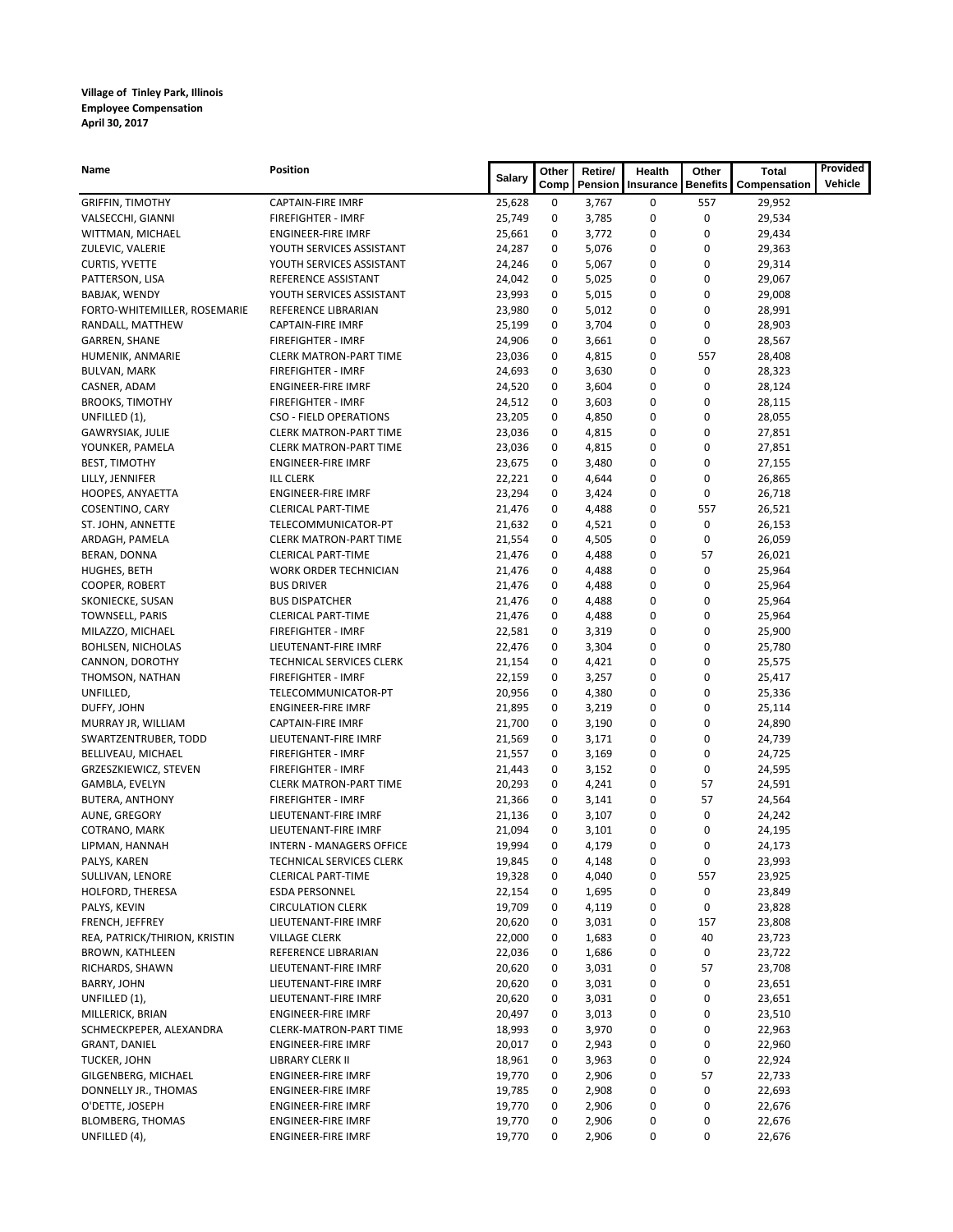| Name                         | Position                          | <b>Salary</b> | Other | Retire/ | Health    | Other           | <b>Total</b> | Provided |
|------------------------------|-----------------------------------|---------------|-------|---------|-----------|-----------------|--------------|----------|
|                              |                                   |               | Comp  | Pension | Insurance | <b>Benefits</b> | Compensation | Vehicle  |
| PARISI, ELLEN                | <b>CIRCULATION ASSISTANT</b>      | 18,545        | 0     | 3,876   | 0         | 0               | 22,421       |          |
| JALOWIEC, THOMAS             | PATROL OFFICER - PART TIME        | 20,756        | 0     | 1,588   | 0         | 0               | 22,344       |          |
| UNFILLED (3),                | <b>INTERNS</b>                    | 18,304        | 0     | 3,826   | 0         | 0               | 22,130       |          |
| LAKEBERG, KATHLEEN           | <b>CIRCULATION CLERK</b>          | 18,300        | 0     | 3,825   | 0         | 0               | 22,125       |          |
| SMULEVITZ, JOSEPH            | <b>FIREFIGHTER - IMRF</b>         | 19,186        | 0     | 2,820   | 0         | 0               | 22,006       |          |
| <b>BURKE, RUAIRI</b>         | <b>SEASONAL II</b>                | 18,161        | 0     | 3,796   | 0         | 0               | 21,957       |          |
| UNFILLED (2),                | <b>CLERICAL PART-TIME</b>         | 18,158        | 0     | 3,795   | 0         | 0               | 21,954       |          |
| TURNER JR., WILLIAM          | FIREFIGHTER - IMRF                | 18,130        | 0     | 2,665   | 0         | 557             | 21,352       |          |
| KUSHNER, JEFFREY             | <b>FIREFIGHTER - IMRF</b>         | 18,130        | 0     | 2,665   | 0         | 500             | 21,295       |          |
| LUDKE II, RANDY              | FIREFIGHTER - IMRF                | 18,402        | 0     | 2,705   | 0         | 0               | 21,107       |          |
| KADABA, ASHWIN               | <b>FIREFIGHTER - IMRF</b>         | 18,325        | 0     | 2,694   | 0         | 0               | 21,019       |          |
| <b>KRASNECK, THOMAS</b>      | <b>FIREFIGHTER - IMRF</b>         | 18,130        | 0     | 2,665   | 0         | 19              | 20,814       |          |
| POPP, JONATHAN               | <b>FIREFIGHTER - IMRF</b>         | 18,130        | 0     | 2,665   | 0         | 0               | 20,795       |          |
| NAGLE, JOHN                  | <b>FIREFIGHTER - IMRF</b>         | 18,130        | 0     | 2,665   | 0         | 0               | 20,795       |          |
| ROEMER, BRADLEY              | <b>FIREFIGHTER - IMRF</b>         | 18,130        | 0     | 2,665   | 0         | 0               | 20,795       |          |
| FORD, FREDERICK              | FIREFIGHTER - IMRF                | 18,130        | 0     | 2,665   | 0         | 0               | 20,795       |          |
| <b>BOYCE, JORDAN</b>         | <b>FIREFIGHTER - IMRF</b>         | 18,130        | 0     | 2,665   | 0         | 0               | 20,795       |          |
| HAJKOWICZ, ERIK              | <b>FIREFIGHTER - IMRF</b>         | 18,130        | 0     | 2,665   | 0         | 0               | 20,795       |          |
| KRUG, CHARLES                | FIREFIGHTER - IMRF                | 18,130        | 0     | 2,665   | 0         | 0               | 20,795       |          |
| SULLIVAN, LINDA              | SENIOR CENTER ASSISTANT           | 17,181        | 0     | 3,591   | 0         | 0               | 20,772       |          |
| RODRIGUEZ, STANLEY           | <b>SEASONAL II</b>                | 16,939        | 0     | 3,540   | 0         | 0               | 20,479       |          |
| DOLLIVER, KAREN              | TELECOMMUNICATOR-PT               | 18,928        | 0     | 1,448   | 0         | 0               | 20,376       |          |
| POTEMPA, PAMELA              | PUBLIC INFO. & GRAPHICS CLERK     | 16,650        | 0     | 3,480   | 0         | 0               | 20,130       |          |
| DALUGA, JOSEPH               | <b>FIREFIGHTER</b>                | 16,911        | 846   | 2,241   | 0         | 0               | 19,997       |          |
| TANNER, RENEE                | <b>CLERICAL PART-TIME</b>         | 16,224        | 0     | 3,391   | 0         | 57              | 19,672       |          |
| RAGO, MARK                   | <b>ENGINEER-FIRE IMRF</b>         | 16,330        | 0     | 2,401   | 0         | 0               | 18,731       |          |
| CONCANNON, JEAN              | <b>CIRCULATION CLERK</b>          | 15,338        | 0     | 3,206   | 0         | 0               | 18,543       |          |
| ROT, LAURA                   | <b>CLERICAL PART-TIME</b>         | 15,132        | 0     | 3,163   | 0         | 0               | 18,295       |          |
| COVEY, QUINN                 | <b>SEASONAL II</b>                | 14,729        | 0     | 3,078   | 0         | 0               | 17,807       |          |
| MC CARTHY, KEVIN             | <b>SEASONAL II</b>                | 14,729        | 0     | 3,078   | 0         | 0               | 17,807       |          |
| UNFILLED (2),                | <b>SEASONAL II</b>                | 14,729        | 0     | 3,078   | 0         | 0               | 17,807       |          |
| KANJO, JULIE                 | YOUTH SERVICES ASSISTANT          | 15,946        | 0     | 1,220   | 0         | 0               | 17,166       |          |
| KANE, TIFFANY                | YOUTH SERVICES ASSISTANT          | 15,273        | 0     | 1,168   | 0         | 0               | 16,441       |          |
| NEAL, TIMOTHY                | <b>FIREFIGHTER</b>                | 13,670        | 684   | 1,811   | 0         | 0               | 16,165       |          |
| SMITH, JENNIFER              | <b>CUSTODIAN</b>                  | 14,924        | 0     | 1,142   | 0         | 0               | 16,066       |          |
| SIGNORE, SAMUEL              | <b>CUSTODIAN</b>                  | 14,924        | 0     | 1,142   | 0         | 0               | 16,066       |          |
| LUKE, TIMOTHY                | PATROL OFFICER - PART TIME        | 13,837        | 0     | 1,059   | 0         | 0               | 14,896       |          |
| UNFILLED (26),               | PATROL OFFICER - PART TIME        | 13,837        | 0     | 1,059   | 0         | 0               | 14,896       |          |
| LUKICH, AMY                  | YOUTH SERVICES ASSISTANT          | 13,643        | 0     | 1,044   | 0         | 0               | 14,687       |          |
| MAHER, BRIAN/BERG, CYNTHIA   | <b>TRUSTEE</b>                    | 13,000        | 0     | 994     | 0         | 134             | 14,128       |          |
| GRADY, T.J./BRADY, WILLIAM   | TRUSTEE                           | 13,000        | 0     | 994     | 0         | 134             | 14,128       |          |
| PANNITTO, MICHAEL            | <b>TRUSTEE</b>                    | 13,000        | 0     | 994     | 0         | 134             | 14,128       |          |
| VANDENBERG, JACOB/UNFILLED   | <b>TRUSTEE</b>                    | 13,000        | 0     | 994     | 0         | 134             | 14,128       |          |
| YOUNKER, BRIAN               | TRUSTEE                           | 13,000        | 0     | 994     | 0         | 134             | 14,128       |          |
| SUGGS, KEVIN/ GLOTZ, MICHAEL | <b>TRUSTEE</b>                    | 13,000        | 0     | 994     | 0         | 134             | 14,128       |          |
| DER KACY, CAROLL             | <b>CUSTODIAN</b>                  | 13,059        | 0     | 999     | 0         | 0               | 14,057       |          |
| BUSZ, SUSAN                  | LIBRARY CLERK II                  | 11,523        | 0     | 2,408   | 0         | 0               | 13,932       |          |
| JAMES, WILLIAM               | <b>BUS DRIVER</b>                 | 12,886        | 0     | 986     | 0         | 0               | 13,871       |          |
| CONGREVE, KATHLEEN           | <b>COMMISSION SECRETARY - ECC</b> | 12,886        | 0     | 986     | 0         | 0               | 13,871       |          |
| UNFILLED (1),                | <b>COMMISSION SECRETARY</b>       | 12,886        | 0     | 986     | 0         | 0               | 13,871       |          |
| SERAFINO, ROBERT             | MAINTENANCE ASSISTANT             | 12,708        | 0     | 972     | 0         | 0               | 13,680       |          |
| STARKMAN, WAYNE              | <b>FIREFIGHTER</b>                | 10,932        | 547   | 1,449   | 0         | 700             | 13,628       |          |
| <b>BRITT, BONNIE</b>         | <b>BOOKMOBILE CLERK</b>           | 12,572        | 0     | 962     | 0         | 0               | 13,533       |          |
| WAICEKAUSKAS, AMY            | <b>CIRCULATION CLERK</b>          | 12,570        | 0     | 962     | 0         | 0               | 13,532       |          |
| HAMILTON, JEFFERY            | SHELVER                           | 11,179        | 0     | 2,336   | 0         | 0               | 13,515       |          |
| FABISZAK, THERESA            | <b>CCTV OPERATOR</b>              | 12,060        | 0     | 923     | 0         | 0               | 12,982       |          |
| RICHEY, WILLIAM              | ENGINEER-FIRE                     | 10,972        | 549   | 1,454   | 0         | 0               | 12,975       |          |
| CURTIS, STEVEN               | <b>FIREFIGHTER</b>                | 10,615        | 531   | 1,407   | 0         | 0               | 12,552       |          |
| SZCZEPANIAK, SANDRA          | INTERN - FINANCE                  | 11,357        | 0     | 869     | 0         | 0               | 12,226       |          |
| JOHNSON, MATTHEW             | FIREFIGHTER - IMRF                | 10,576        | 0     | 1,555   | 0         | 0               | 12,130       |          |
| RONEY, JENNIFER              | <b>BUS DISPATCHER</b>             | 11,201        | 0     | 857     | 0         | 0               | 12,058       |          |
| <b>BRUEGGEMANN, PATRICK</b>  | <b>INTERN - CLERKS OFFICE</b>     | 11,201        | 0     | 857     | 0         | 0               | 12,058       |          |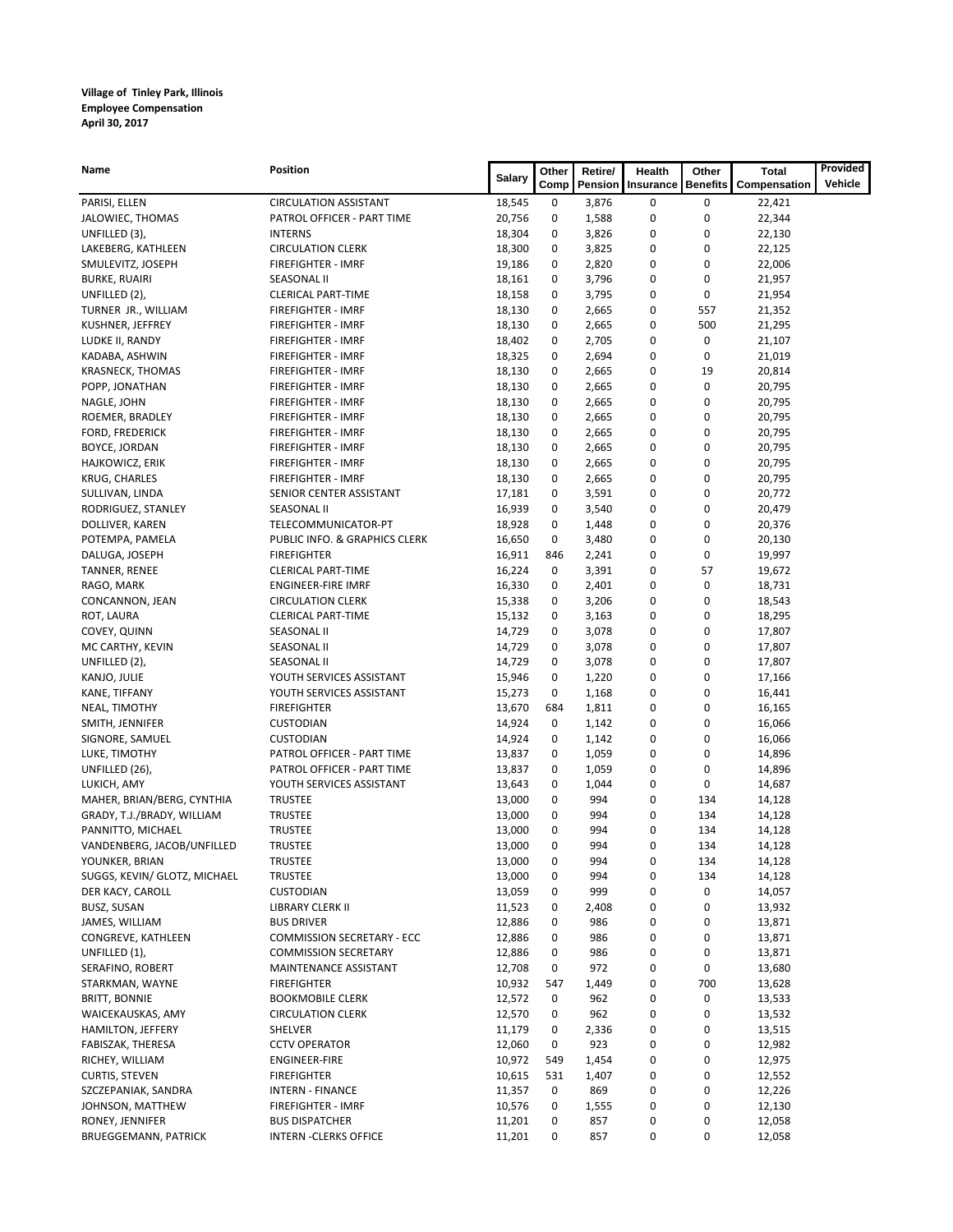| Name                            | <b>Position</b>                          | <b>Salary</b>    | Other  | Retire/    | Health    | Other           | Total            | Provided |
|---------------------------------|------------------------------------------|------------------|--------|------------|-----------|-----------------|------------------|----------|
|                                 |                                          |                  | Comp   | Pension    | Insurance | <b>Benefits</b> | Compensation     | Vehicle  |
| UNFILLED,                       | <b>CUSTODIAN</b>                         | 11,193           | 0      | 856        | 0         | $\bf{0}$        | 12,049           |          |
| USHER, MICHAEL                  | <b>CUSTODIAN</b>                         | 11,193           | 0      | 856        | 0         | 0               | 12,049           |          |
| HOLDEFER, KEVYN                 | <b>FIREFIGHTER</b>                       | 9,899            | 495    | 1,312      | 0         | $\mathbf 0$     | 11,706           |          |
| FOREMAN, DENNIS                 | LIEUTENANT-FIRE                          | 9,784            | 489    | 1,297      | 0         | 0               | 11,570           |          |
| VACCARO, JASON                  | <b>FIREFIGHTER</b>                       | 9,727            | 486    | 1,289      | 0         | 0               | 11,502           |          |
| <b>BUCKLEY, MARGARET</b>        | REFERENCE LIBRARIAN                      | 10,649           | 0      | 815        | 0         | 0               | 11,464           |          |
| MULQUEENY JR., THOMAS           | <b>BUS DRIVER</b><br>REFERENCE LIBRARIAN | 10,592           | 0<br>0 | 810<br>806 | 0<br>0    | 0<br>0          | 11,403           |          |
| RAUCH, CINDY<br>MC KAY, DONALD  | <b>CCTV OPERATOR</b>                     | 10,531<br>10,408 | 0      | 796        | 0         | $\mathbf 0$     | 11,337           |          |
| MORRIS, MARGARET                | <b>BOOKMOBILE CLERK</b>                  | 10,390           | 0      | 795        | 0         | 0               | 11,204<br>11,185 |          |
| CLESCERI, JAMES                 | <b>CIRCULATION CLERK</b>                 | 9,952            | 0      | 761        | 0         | 0               | 10,713           |          |
| HALLAHAN, BENITA                | SHELVER                                  | 9,914            | 0      | 758        | 0         | 0               | 10,672           |          |
| RYGULA, JAMES                   | <b>FIREFIGHTER</b>                       | 8,829            | 441    | 1,170      | 0         | $\mathbf 0$     | 10,441           |          |
| GUDYKA, BRYAN                   | LIEUTENANT-FIRE                          | 8,764            | 438    | 1,161      | 0         | $\mathbf 0$     | 10,363           |          |
| BUTLER, MELISSA                 | <b>CIRCULATION CLERK</b>                 | 9,535            | 0      | 729        | 0         | 0               | 10,264           |          |
| CRAIG, JOSEPH                   | COMPUTER ASSISTANT - PART-TIME           | 9,485            | 0      | 726        | 0         | $\mathbf 0$     | 10,211           |          |
| ABRAHAM, JOSEPH                 | MAINTENANCE ASSISTANT                    | 9,444            | 0      | 722        | 0         | $\mathbf 0$     | 10,166           |          |
| ELMER, MICHAEL                  | <b>ENGINEER-FIRE</b>                     | 8,541            | 427    | 1,132      | 0         | 0               | 10,099           |          |
| SLAGER, JASON                   | LIEUTENANT-FIRE                          | 8,506            | 425    | 1,127      | 0         | 0               | 10,058           |          |
| BAILEY, KYLE                    | COMPUTER ASSISTANT - PART-TIME           | 9,303            | 0      | 712        | 0         | $\mathbf 0$     | 10,015           |          |
| DANIEL, JAMES                   | <b>FIREFIGHTER</b>                       | 8,367            | 418    | 1,109      | 0         | 0               | 9,894            |          |
| KILGORE, KATHLEEN               | YOUTH SERVICES ASSISTANT                 | 9,077            | 0      | 694        | 0         | 0               | 9,771            |          |
| DEUTSCHER, JOHN                 | <b>AUXILIARY OFFICER</b>                 | 9,016            | 0      | 690        | 0         | $\mathbf 0$     | 9,705            |          |
| RABIDEAU, TODD                  | <b>FIREFIGHTER</b>                       | 8,104            | 405    | 1,074      | 0         | 38              | 9,621            |          |
| LAZZARA, ANGELO                 | <b>ESDA PERSONNEL</b>                    | 8,794            | 0      | 673        | 0         | $\mathbf 0$     | 9,466            |          |
| <b>BISHOP, AMY</b>              | <b>CCTV OPERATOR</b>                     | 8,590            | 0      | 657        | 0         | 0               | 9,248            |          |
| MALY-POLITANO, DENISE           | <b>COMMISSION SECRETARY - CRC</b>        | 8,590            | 0      | 657        | 0         | 0               | 9,248            |          |
| BULGER, WAYNE                   | <b>ESDA PERSONNEL</b>                    | 8,579            | 0      | 656        | 0         | $\mathbf 0$     | 9,236            |          |
| BALE, RAYMOND                   | <b>FIREFIGHTER</b>                       | 7,642            | 382    | 1,013      | 0         | 0               | 9,037            |          |
| PEDZIWIATR, STANLEY             | <b>FIREFIGHTER</b>                       | 7,596            | 380    | 1,007      | 0         | $\mathbf 0$     | 8,983            |          |
| CALUNGCAGUIN, EDMUNDJON         | <b>FIREFIGHTER</b>                       | 7,542            | 377    | 999        | 0         | 0               | 8,919            |          |
| ZANTA, MATTHEW                  | <b>FIREFIGHTER</b>                       | 7,202            | 360    | 954        | 0         | $\mathbf 0$     | 8,517            |          |
| TONRA JR., THOMAS               | <b>ENGINEER-FIRE</b>                     | 7,088            | 354    | 939        | 0         | $\bf{0}$        | 8,381            |          |
| KOPYCINSKI, MICHAEL             | <b>ENGINEER-FIRE</b>                     | 6,974            | 349    | 924        | 0         | 38              | 8,285            |          |
| GRIFFIN, STEVEN                 | LIEUTENANT-FIRE                          | 6,897            | 345    | 914        | 0         | 0               | 8,156            |          |
| <b>BOGUMIL, JOHN</b>            | <b>BUS DRIVER</b>                        | 7,467            | 0      | 571        | 0         | 0               | 8,038            |          |
| UNFILLED (12),                  | SEASONAL PW<br><b>CROSSING GUARD</b>     | 7,384<br>6,659   | 0<br>0 | 565<br>509 | 0<br>0    | $\bf{0}$<br>557 | 7,949            |          |
| LYNCH, DIANE<br>GIANCARLO, GAIL | <b>CROSSING GUARD</b>                    | 6,659            | 0      | 509        | 0         | 557             | 7,725<br>7,725   |          |
| GIANCARLO, DENNIS               | <b>CROSSING GUARD</b>                    | 6,659            | 0      | 509        | 0         | 557             | 7,725            |          |
| TILLSON, CHRISTOPHER            | <b>FIREFIGHTER</b>                       | 6,418            | 321    | 850        | 0         | 38              | 7,627            |          |
| DZIEKAN, THOMAS                 | <b>FIREFIGHTER</b>                       | 5,956            | 298    | 789        | 0         | 557             | 7,600            |          |
| SEYLLER, ERIC                   | SHELVER                                  | 6,891            | 0      | 527        | 0         | $\bf{0}$        | 7,418            |          |
| GRAY, THERESE                   | <b>CROSSING GUARD</b>                    | 6,659            | 0      | 509        | 0         | 57              | 7,225            |          |
| REGAN, EILEEN                   | <b>CROSSING GUARD</b>                    | 6,659            | 0      | 509        | 0         | 0               | 7,168            |          |
| NELSON, MARILYN                 | <b>CROSSING GUARD</b>                    | 6,659            | 0      | 509        | 0         | 0               | 7,168            |          |
| COSTA, SUSAN                    | <b>CROSSING GUARD</b>                    | 6,659            | 0      | 509        | 0         | 0               | 7,168            |          |
| WYMAN, JUDITH                   | <b>CROSSING GUARD</b>                    | 6,659            | 0      | 509        | 0         | 0               | 7,168            |          |
| KLAUS, CAROL                    | <b>CROSSING GUARD</b>                    | 6,659            | 0      | 509        | 0         | 0               | 7,168            |          |
| VANDERVLIET, MICHELE            | <b>CROSSING GUARD</b>                    | 6,659            | 0      | 509        | 0         | 0               | 7,168            |          |
| GANZER, MARYANN                 | <b>CROSSING GUARD</b>                    | 6,659            | 0      | 509        | 0         | 0               | 7,168            |          |
| <b>GROVE, JULIE</b>             | <b>CROSSING GUARD</b>                    | 6,659            | 0      | 509        | 0         | 0               | 7,168            |          |
| DEBUS, TAMI                     | <b>CROSSING GUARD</b>                    | 6,659            | 0      | 509        | 0         | 0               | 7,168            |          |
| DOODY, AUDREY                   | <b>CROSSING GUARD</b>                    | 6,659            | 0      | 509        | 0         | 0               | 7,168            |          |
| <b>GREEN, MARY KAYE</b>         | <b>CROSSING GUARD</b>                    | 6,659            | 0      | 509        | 0         | 0               | 7,168            |          |
| ZALEWSKI, LAURA                 | <b>CROSSING GUARD</b>                    | 6,659            | 0      | 509        | 0         | 0               | 7,168            |          |
| SERAFIN, DONNA                  | <b>CROSSING GUARD</b>                    | 6,659            | 0      | 509        | 0         | 0               | 7,168            |          |
| FINLEY, BARBARA                 | <b>CROSSING GUARD</b>                    | 6,659            | 0      | 509        | 0         | 0               | 7,168            |          |
| ANDREWS, MAUREEN                | <b>CROSSING GUARD</b>                    | 6,659            | 0      | 509        | 0         | 0               | 7,168            |          |
| GRENDA, MARY                    | <b>CROSSING GUARD</b>                    | 6,659            | 0      | 509        | 0         | 0               | 7,168            |          |
| <b>BUCKLEY, TERRENCE</b>        | <b>CROSSING GUARD</b>                    | 6,659            | 0      | 509        | 0         | 0               | 7,168            |          |
| HERALD, THERESA                 | <b>CROSSING GUARD</b>                    | 6,659            | 0      | 509        | 0         | 0               | 7,168            |          |